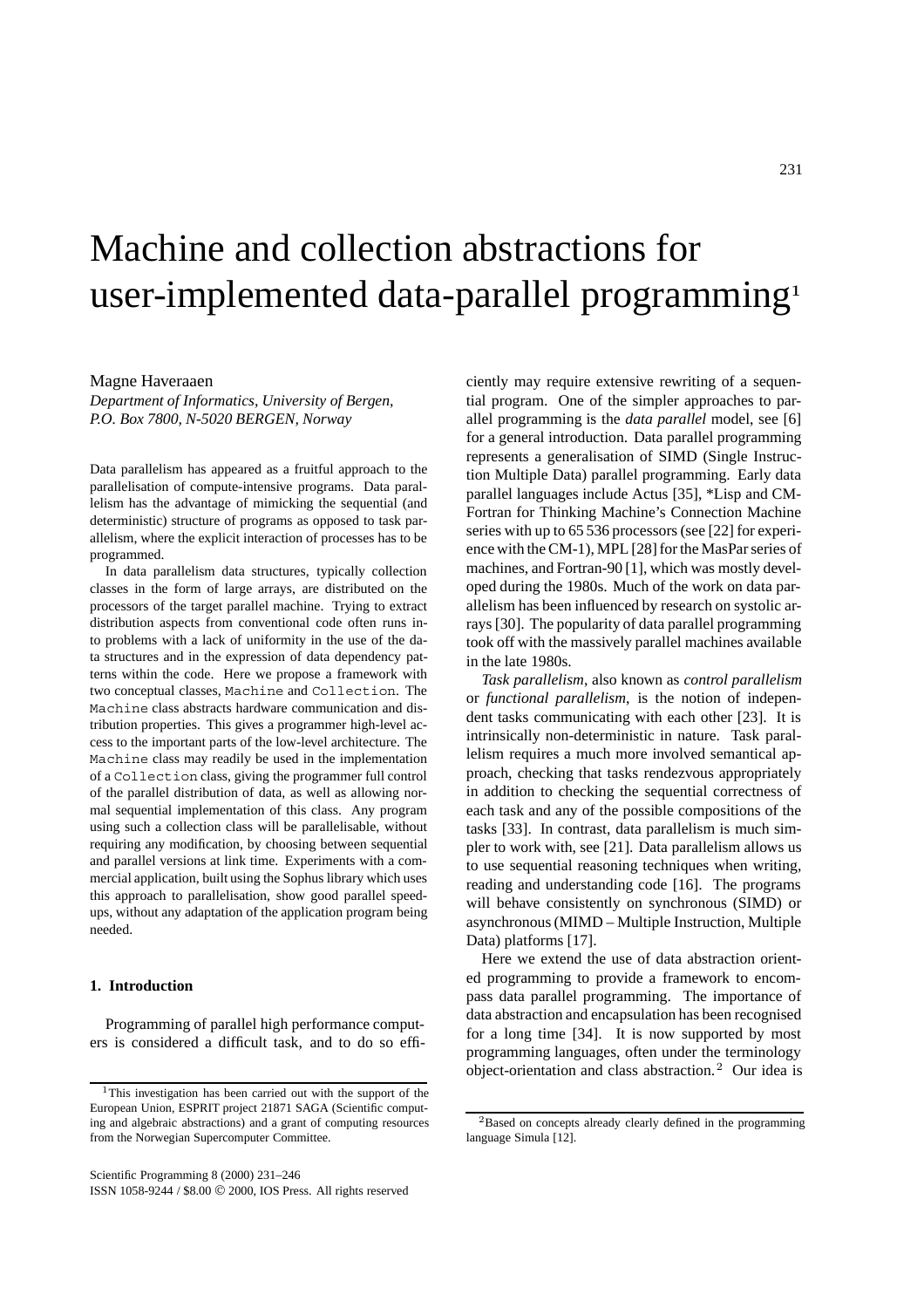to develop a normal, sequential program using data abstractions. Then one or more of the abstractions are replaced by semantically equivalent, but data parallel versions [44]. The new configuration will create a data parallel version of the whole program without requiring any reprogramming or extensive compile-time analysis. The basic module for parallelisation is a parameterised data abstraction (also called template class or generic class), Collection, with user oriented methods for permutations and data updates. The Collection is then implemented as normal sequential code or by using a Machine template class. Machine provides concepts corresponding to the machine hardware: processors with local memory and communication channels. This may reflect a distributed memory parallel computer, but may also represent a shared memory parallel machine with hierarchical memory (local cache, local memory, off-processor shared memory, secondary store for paging, etc.). The embedding of a Collection onto the parallel machine is then expressed by using Machine in the data structure for the collection. This gives the programmer full control over the distribution and partitioning strategies. We envisage a library of Machine and Collection classes representing both sequential and parallel embeddings. Then a programmer may easily experiment with different parallelisation strategies of a program by choosing between different implementations in the library.

The programming strategy to utilise the collection classes is close to using array/collection expressions in languages like APL [24], Actus or Fortran-90. This is in contrast to a data parallel programming language like High Performance Fortran (HPF) [26,38], which is focused around loops (with explicit parallelism) over individual elements of the collections. But by making the choice of collection class implementation available to the programmer, the control over distribution of data is closer to that of HPF where this can be controlled by directives. The choice between collection class implementations does not require adaptation of the program code, and can be postponed to link time. We will refer to this as configuration time, which is when the components to make up a program are chosen, irrespectively of when this happens in the compile-link-run phases of software development. Configuration does not interact with the actual code of programs and algorithms, but is the act of choosing between (library) implementations.

Being a data parallel framework, our suggestion differs dramatically from parallel programming using message passing, e.g., the MPI library [40,41]. Message passing is associated with task parallelism programming, even though it often is used in a more restricted context when programming parallel machines. Message passing is normally added to some standard programming language, and the nature of this language will guide what kind of abstractions and programming style the programmer has to work with. However, the kind of data that can be sent across the network using message passing (typically only primitive types or contiguous array segments) will influence which abstractions are natural to work with.

This paper is organised as follows. In the next section we discuss some parallelisation strategies for the data parallel programming approach. In Section 3 we present the classes Collection and Machineof our data parallelisation framework together with a framework, Sophus, which supports the use of such abstractions. Then we provide benchmarks for parallel speedup. Finally we compare our approach with similar approaches. C++ [42] and Fortran-90 is used for code examples and benchmarks.

# **2. Data parallelism**

The idea behind data parallel programming is that a sequential program may be parallelised by running identical copies of it synchronously as separate tasks. The data is distributed between these tasks, and a reference to non-local data causes a communication between processes. This approach can be proved to be safe in general [2]. Thus no additional reasoning, beyond that of showing it is a correct sequential program, is required to ensure the correctness of any data parallel program.

A data parallel compiler tries to extract the parallelism present in a sequential program and target it for a parallel machine. Normally the elements of array data structures, or other collection oriented data structures, are the candidates for being distributed. Distribution can be looked upon as the task of mapping the index set, the *index domain*, of the array onto the physical processors. If the mapping is a surjective function all processors will receive some work. Normally the mapping cannot be injective, as there will be more elements in the index set than there are processors on the target machine. So the index domain may have to be partitioned such that each partition is mapped to a distinct processor. According to [13], there are two philosophies to partitioning:

1. machine based: starting from the hardware, introducing virtual processors for the elements of the index domain, and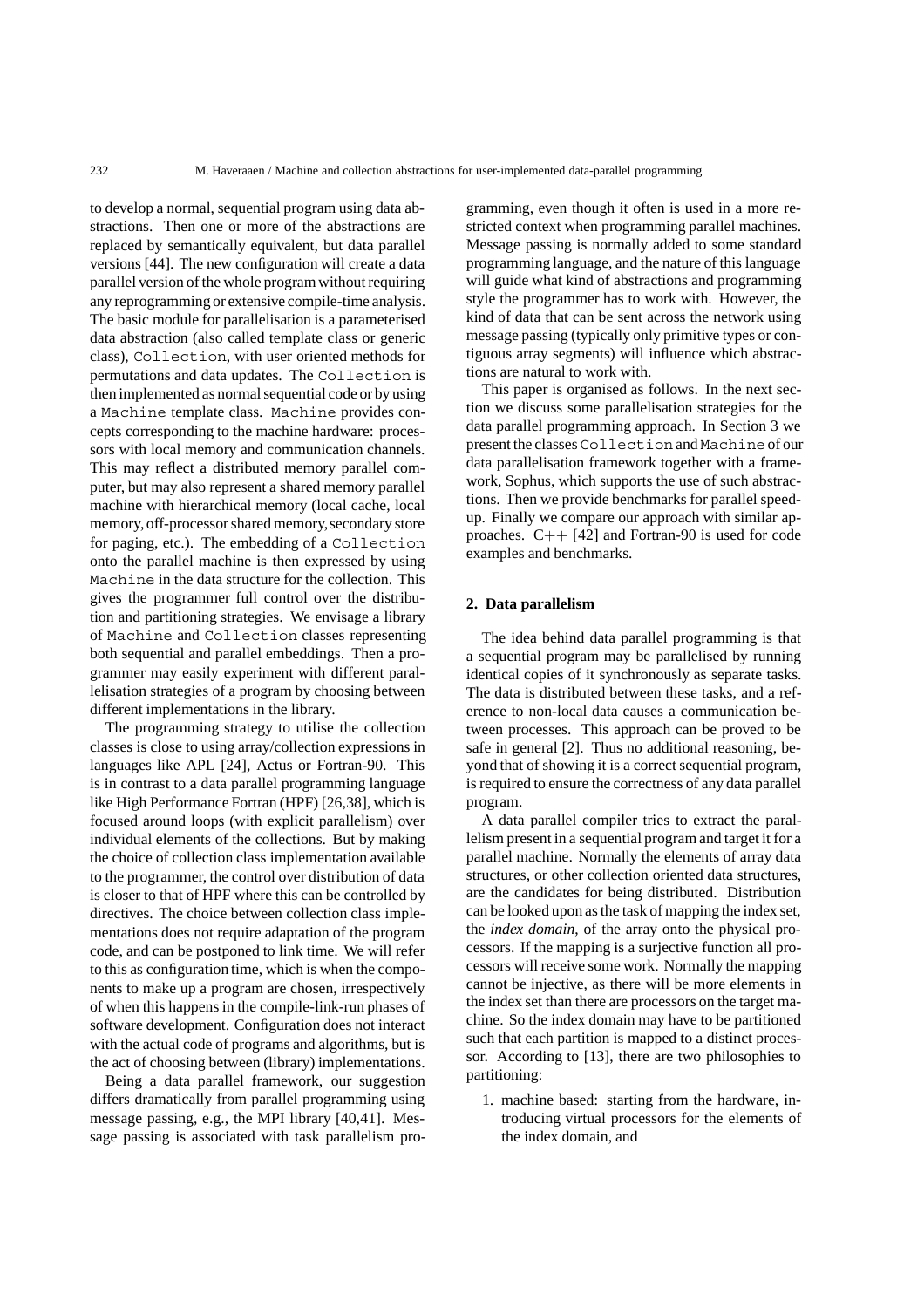2. program based: grouping of the index domain of the data structure.

Partitioning is always subject to (1) the constraint of balancing computational load as evenly as possible between the processors and (2) minimising interprocessor data access, i.e., to minimise communication between processors, and keep communication as close as possible to the communication topology of the target machine.

Meeting these requirements requires extensive analysis of data access patterns within a program. The analysis must be performed for all data structures that are candidates for distribution, and the result must be a coherent distribution strategy for all the data of a program. It is important that data structures that interact are aligned, i.e., that their index domains are partitioned using the same strategy. Additionally, the optimal distribution of data may change throughout the program, requiring redistribution of the data as the computation proceeds. Partitioning should also take into account memory hierarchy and communication speed characteristics. Chatterjee et al. [8,9] have studied this problem and use techniques from optimisation theory to find optimal data distributions.

Though data parallelisation of a sequential program always will be correct, in the sense that the parallel versions will compute the same results as the sequential versions, there is no guarantee that the parallel versions will be efficient. While some parallel speed-up can be expected, the optimal speed-up can never be expected, as the general partitioning problem is NPcomplete [27]. Thus the user normally needs to supply more information in order to achieve optimal speedup. In HPF this is given as directives. The information may otherwise take the form of language extensions, or be interactive instructions to the compiler or run-time system, see [11] for an overview. The form of this information will appear differently depending on whether the partitioning strategy is virtual machine based or program based. Program based partitioning is the more common strategy at present. HPF and its compilers are based on this strategy [10].

A parallelising compiler for a language like HPF often treats the directives only as hints on the distribution of data. The compiler is free to distribute data in other ways it may find beneficial. This often has to do with alignment of data, where directives that conflict with the use of the data can be discovered. In such a case the compiler may rely more on the intended use of the data than on the hints it has been supplied with.

# **3. An abstraction based framework for data parallelism**

Instead of defining a data parallel language or having the compiler look for implicit parallelism in sequential programs, we will identify abstractions, within a sequential language framework, that allow us to capture parallelism explicitly. Our data parallel framework will thus appear as sequential programming, yet provide the programmer with explicit control over the parallel distribution of the program. Reflecting the machine and program based approaches to data partitioning, we identify two collection-oriented abstractions:

- 1. a class Machine that reflects the set  $P$  of physical processors of the target machine and its communication topology, and
- 2. a class Collection, reflecting the arrays and other collection data structures declared in a program, with user-chosen index domain  $I$  and userdefined permutation patterns.

Both of these classes must be parameterised by a template class T. This ensures that we can place any data structure T on the processors of the target machine. The intention is that parallelisation of a program will be achieved by embedding the user-level abstraction Collection into the machine abstraction Machine. This will allow full programmer control over the embedding, and different embeddings for the same Collection will provide different parallelisation schemes for any program that can use the Collection abstraction.

The basic methods in the interface of the Machine <T> class are derived directly from hardware characteristics.

- **–** Methods map to perform an argument procedure  $f$  on the local data of type  $T$  in parallel for each processor  $p \in P$  of the machine, where the behaviour of f may depend on the processor index  $p$ , but  $f$  is only allowed to access data local to its processor p.
- **–** (Several) methods that capture the structured data permutations between processors consistent with the communication network topology of the hardware.
- **–** (Several) methods that capture unstructured data permutations which are supported by the hardware.
- **–** Broadcast, reduction/prefix operations as supported by the hardware.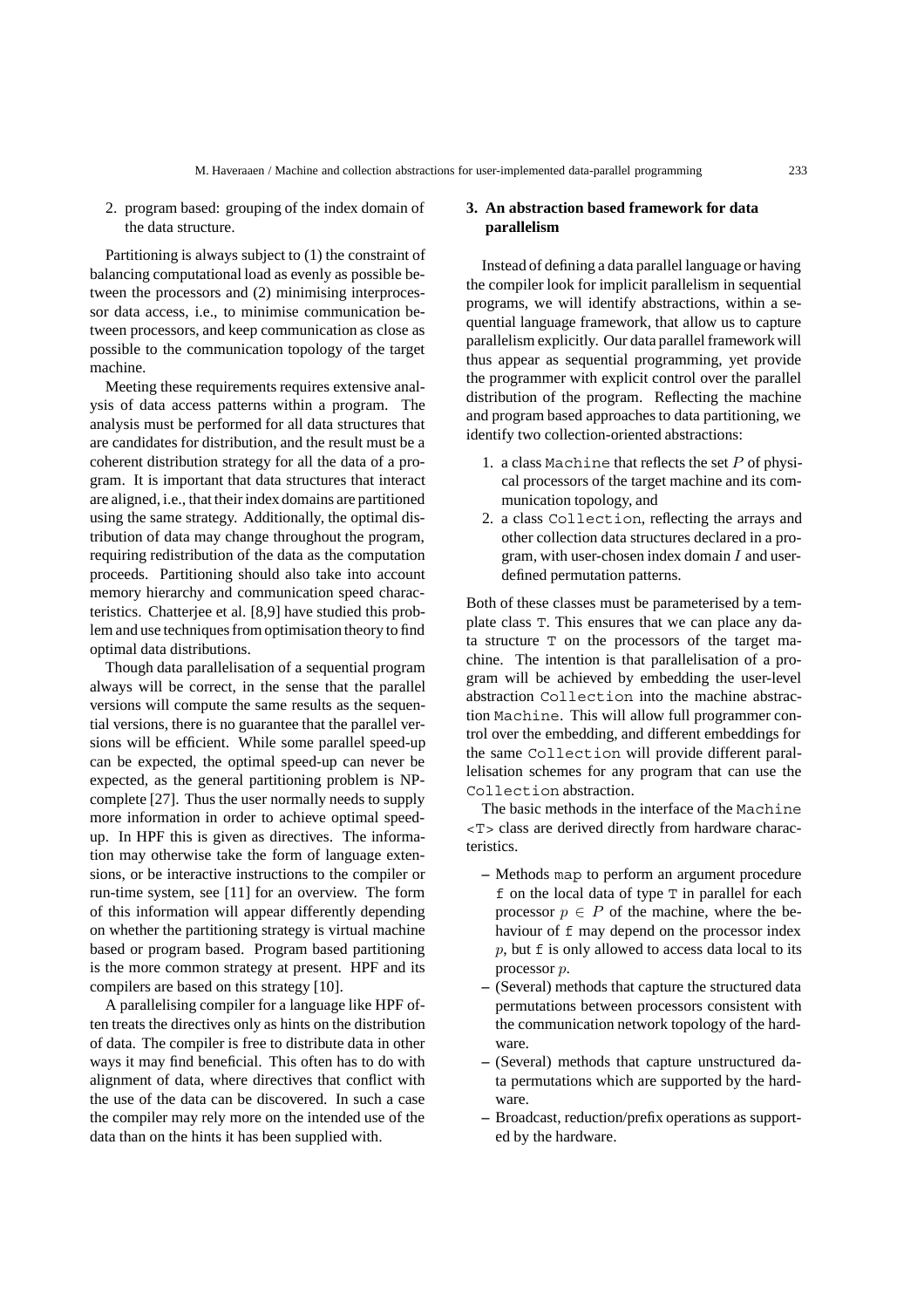**–** Methods to update and read individual data values at specific processors.

The topology of a machine may take into account issues as relative access costs of hierarchical memory, not just the physical wiring between processors which traditionally is seen as the connectivity of a machine. Many of the operations above should be familiar as array operations. For example, mapping the plus operation over a pair of collections gives the elementwise array addition operator of Fortran-90. Parallelism is achieved by the map operations (forall style parallelism), which execute f at every processor in parallel, and the permutation operations, which communicate in parallel over the network. Access to a location at a specific processor will force sequentialisation and should be avoided.

For the Connection Machine series a CM Machine abstraction will reflect the machine's hypercube architecture. The class CM Machine will have the processor numbers as index domain, such as the set  $\{0, 1, \ldots, 65\,535\}$ . The permutations will permute data between neighbouring processors for every link of the hypercube, i.e., for  $i \in \{1, 2, \ldots, 16\}$  the pairs of processors that differ in bit  $i$  will swap data.

For the MasPar machine series the MP Machine abstraction will reflect the machine's 2-dimensional toroidal architecture. So for a 64 by 128 processor MasPar MP-2, MP Machine will have the pairs  $\{0, 1, \ldots, 63\} \times \{0, 1, \ldots, 127\}$  as index domain. The permutations will shift data between processors for every link of the collection, i.e., circularly in directions North/South or East/West, or circularly in the diagonal connections NE/SW or NW/SE. The MasPar also has a general router between arbitrary processors, but it does not perform well for massive data exchanges, and may be consciously omitted from the permutation methods of MP Machine.

For modern machines like a 128 processor SGI Cray Origin 2000 or networks of (multiprocessor) workstations, like 32 SUN Ultra-10, the network topology becomes more vague. Both these configurations have specific links, but neither offers any direct means of controlling which connection is to be accessed. Thus we may think of one as a 128 node *fully connected* machine, the other as a 32 node *fully connected* machine. In both cases the index domain for FC Machine will be a range of integers, and any communication pattern repeated on all processors is a legal data permutation. In these examples we have not worried about the effect of hierarchical memory.

The user level abstraction Collection is quite similar to Machine. In addition to the template class  $T$ , we formally include the index domain  $I$  as template, giving the abstraction Collection<I,T>. Each variable (or object) belonging to this class has a shape  $I' \subseteq I$  and only contains data belonging to the subdomain I' of the index domain I. In C++ a rank n index  $3$ set I may be realised by the class  $Index < n$  which represents all *n* independent integer indices  $i_1, \ldots, i_n$ . For  $n = 3$  we may define the extent  $I'$  of the indices to be  $i_1 \in \{0, 1, 2, 3, 4\}, i_2 \in \{0, 1, 2\}, i_3 \in \{0, 1, 2, 3\}$ when we declare a variable ind.

```
int ilim[3];
ilim[0] = 5; ilim[1] = 3; ilim[2] = 4;
Index<3> ind(ilim);
```
Constructs for defining arbitrary index sets, akin to set in Pascal [25], makes it possible to define noncontiguous subsets  $I''$  of  $I'$ . We may now declare a Collection<I,T> variable A to have double as elements and 3 indices in the range of  $i_1$ ,  $i_2$ ,  $i_3$  from above by

```
Collection<Index<3>,double> A(ind);
ilim[0] = 2; ilim[1] = 2; ilim[2] = 2;
set(ind,ilim);
update(A,ind,5.2);
```
The last three statements set the index ind to  $(2, 2, 2)$  and then updates the element at that position in A to 5.2.

The methods for a Collection class are basically the same as for the Machine classes.

- **–** methods map to perform an argument procedure  $f$  on the local data of type  $T$  in parallel for each data element  $i \in I'$  of the index domain, where the behaviour of  $f$  may depend on the index i, but f is only allowed to access data local to its index i,
- **–** (several) methods for structured and unstructured permutations of data, as needed by the user,
- **–** methods for broadcast, reduce (with an arbitrary associative operation  $\oplus$ ), prefix etc., as needed by the user,
- **–** methods to update and read individual data values at specific indices  $i \in I'$ , and
- **–** methods for extracting and replacing all elements corresponding to a subset  $I''$  of  $I'$ .

 $3A$  rank *n* index set *I* is such that the elements of *I* can be identified by *n* independent indices  $(i_1, \ldots, i_n) \in I$ .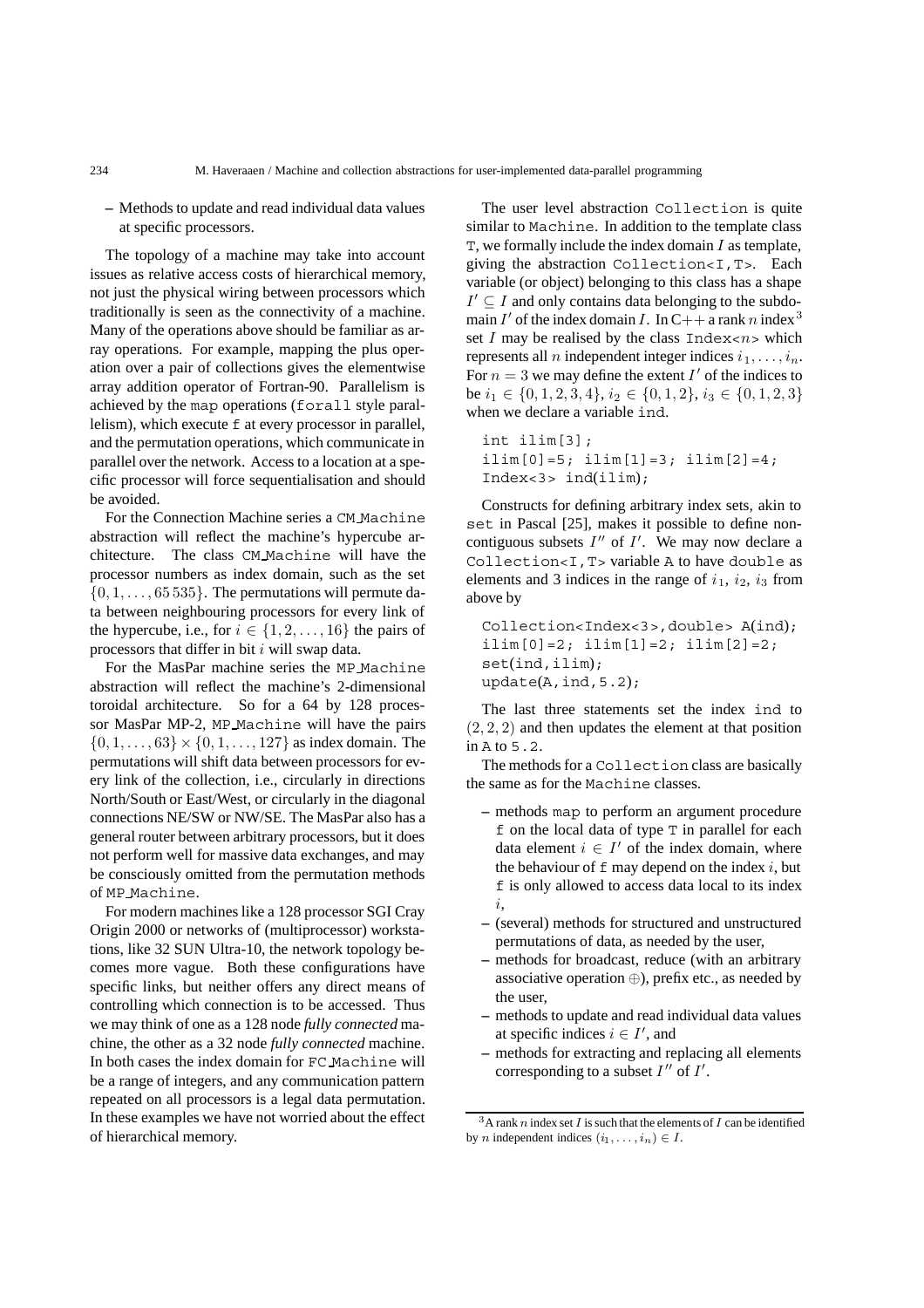The majority of the operations are only defined as needed by the user. This is because different applications have different requirements, and by tuning the interface of Collection to the needs of the user we lessen the demands on its implementation, making it easier to provide versions tuned for different parallel machines.

The important aspect of the Collection abstraction is that it promotes access to the entire structure at once, separating permutation operations from computations and element update operations. This promotes a programming style which discourages arbitrary access patterns to data elements, but any useful access pattern may of course be defined in an appropriate permutation operation. It also obliterates a construct like HPF's "independent do" directive which only has a meaning for explicitly indexed elements in loops. Instead this will be built into the requirements of relevant (unstructured) permutation operations or be handled by map operations. For example, if computations f and g are to be applied to elements indexed by disjoint subsets  $J, K \subseteq I'$ , respectively, then mapping an operation  $p(i, x)$  for index i and data element  $x$  with body if i in J then  $f(x)$  else if i in K then  $g(x)$  over the elements of the collection will do the trick.

The user oriented permutation operations should be restricted as much as reasonable. The more limitations that can be placed on these permutations, the better, as this will give a larger freedom of choice for the parallel embeddings.

The rest of this section will first present an approach to programming numerical software well suited for using the Collection abstraction. Then we will discuss implementing sequential and parallel versions of Collection and how to define the Machine class.

# *3.1. The Sophus library*

As noted, the use of the proposed data parallel framework requires a more holistic view of programming than the elementwise manipulations commonly found. But using this is feasible. We have used it with success in the area of partial differential equations (PDEs) [19].

Historically, the mathematics of PDEs has been approached in two different ways. The applied, solutionoriented approach uses concrete representations of vectors and matrices, discretisation techniques, and numerical algorithms. The abstract, pure mathematical, approach develops the theory in terms of manifolds, vector and tensor fields, and the like, focusing more on

the structure of the underlying concepts than on how to calculate with them (see [39] for an introduction).

The former approach is the basis for most of the PDE software in existence today. The latter has very promising potential for the structuring of complicated PDE software when combined with object-oriented and template class based programming languages. Some current languages that support these concepts are Ada [3],  $C++$  [42], Eiffel [29] and GJ [7]. Languages that do not support templates, such as Fortran-90 [1] and Java [15], may also be used, but at a greater coding cost.

The Sophus library framework [18,20] provides the abstract mathematical concepts from PDE theory as programming entities. Its components are based on the notions of manifold, scalar field and tensor field, while the implementations are based on conventional numerical algorithms and discretisations. Sophus is being investigated by implementing it in  $C++$ . The framework is structured around the following concepts:

- **–** Variations of the basic collection classes as sketched above. The map operations for numerical operations like +, \* have been explicitly defined.
- **–** Manifolds. These are sets with a notion of proximity and direction. They represent the physical space where the problem to be solved takes place.
- **–** Scalar fields. These may be treated as arrays indexed by the points of the manifold with reals as data elements. Scalar fields describe the measurable quantities of the physical problem to be solved, and are the basic layer of "continuous mathematics" in the library. The different discretisation methods provide different designs for the implementation of scalar fields. A typical implementation would use an appropriate collection as underlying discrete data structure. In a finite difference implementation partial derivatives are implemented using simple shift permutations and arithmetic operations on the collection.
- **–** Tensors. These are generalisations of vectors and matrices and have scalar fields as components. Tensors are implemented using collections with scalar fields as template arguments.
- **–** Equation administrators. These handle the test functions for finite element methods, volumes for finite volume methods, etc., in order to build (and solve) systems of linear equations. Again, these classes are implemented using appropriate collections.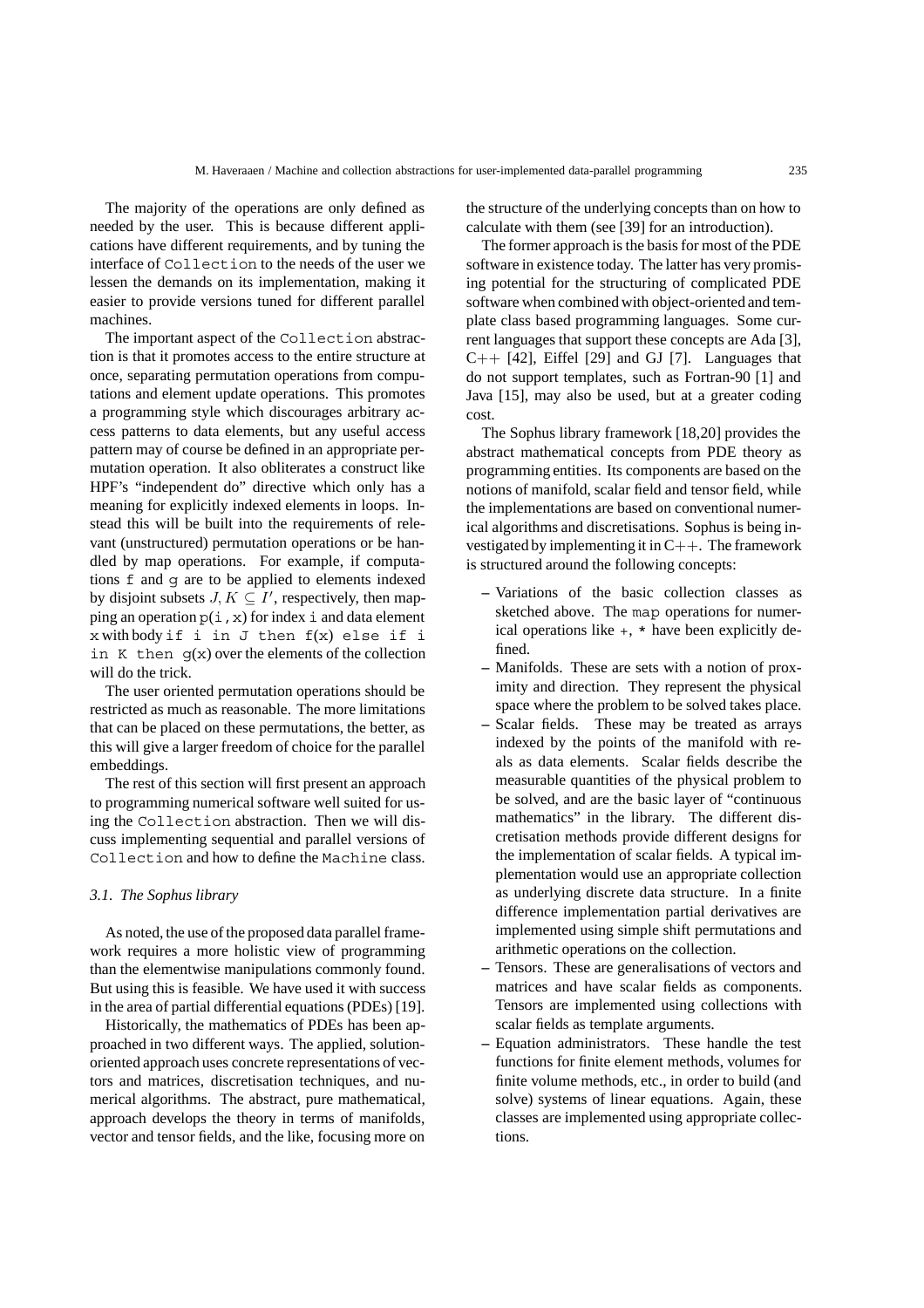Each of the collections classes used in the abstractions above may have a different implementation.

A partial differential equation uses tensors to represent physical quantities in a system, and it provides a relationship between spatial derivatives of tensor fields and their time derivatives. Given constraints in the form of the values of the tensor fields at a specific instance in time and relevant boundary conditions, the aim of a PDE solver is to show how the physical system will evolve over time, or what state it will converge to if left by itself. Using Sophus, the solvers are formulated at the tensor layer, giving an abstract, high level program for the solution of the problem.

#### *3.2. Implementing the abstractions*

### *3.2.1. The* Collection *classes*

Any given Collection variant may be implemented in many ways. Different sequential and distributed implementations provide different data layout, data traversal and parallelisation strategies. A configuration for a program will define which of these implementations, and hence strategies, to use. Since the collection classes are data abstractions, a new version may be implemented by the user, e.g., if a new hardware topology should require it. This also gives an opportunity for experimenting with optimisation and parallelisation strategies under full programmer control.

A sequential Collection is a normal data abstraction, implemented using sequential code, e.g., using the standard array structures of a programming language. The data layout in memory will be significant if issues like cache misses etc. are important for the target machine. Configuring a program from sequential collections will give a sequential program. $4$  Sequential collections may be nested freely in the same way as any other data type constructor.

A parallel version of the collection classes may be achieved using a Machineabstraction as data structure for Collection. We assume that we may distribute a collection data type in isolation from the rest of the program, that it then can be nested with other data type constructors, and that the set of distributed variables in a program will give a coherent distribution of that program. These assumptions are normally satisfied.

All collection classes which satisfy the same interface and functionality are interchangeable, irrespectively of whether the implementations are sequential or parallel. Thus a program that uses Collection classes may be run on sequential and parallel machines without altering the program code. The key is the configuration where which Collectionimplementation to use is defined.

Consider the simple example of a matrix data structure BlockCollection<P,J,T>. We want to distribute it among the processors of a parallel machine as a blocked matrix implementation, where the index domain P for the blocks coincide with the index set for the processors of the target machine, and each block has index domain J. Distributing the blocks directly on the processors would correspond to the data structure Machine<Collection<J,T>>, where the inner class Collection<J,T> is sequential, i.e., is in local memory at each of the processors. This can be expressed by the C++ template class declaration

```
template
 <class P, class J, class T>
 BlockCollection
 { Machine<Collection<J,T>> B;
   ...
   public:
   void blockperm();
   void columnperm( int j);
   ...
 }
```
where blockpermand columnpermare two of possibly many permutation operations for this collection class. Assume that blockperm is an operation that will permute the blocks in a pattern required by the user, for instance for a block matrix multiplication. If this permutation pattern coincides with the topology of the machine, blockperm my be implemented using a call directly to one of Machine's permutation operations perm.

```
template
```
<sup>4</sup>Ideally such a program should have the same run-time efficiency as a conventionally written program, where the data permutation patterns are intermixed with expressions. This will often not be the case, see the discussion in [14], due to current compiler optimisation technology. This technology is geared towards certain programming styles, giving large efficiency improvements to programs expressed using certain idioms, with little or no improvements on programs written using other styles. But optimisation technology is not static, and history has shown that it will adapt to new usage idioms, supporting styles which people believe are important. A discussion of recent optimisation technology improvements for C++ can be found in [36]. User controlled optimisation techniques based on abstraction oriented programming approaches are also being developed, see for example [43,14]. Thus one's fear that the intense use of abstractions may slow down a program may be confirmed by current benchmarks, but this is a situation that should change quickly when the usefulness of abstraction oriented techniques has been established.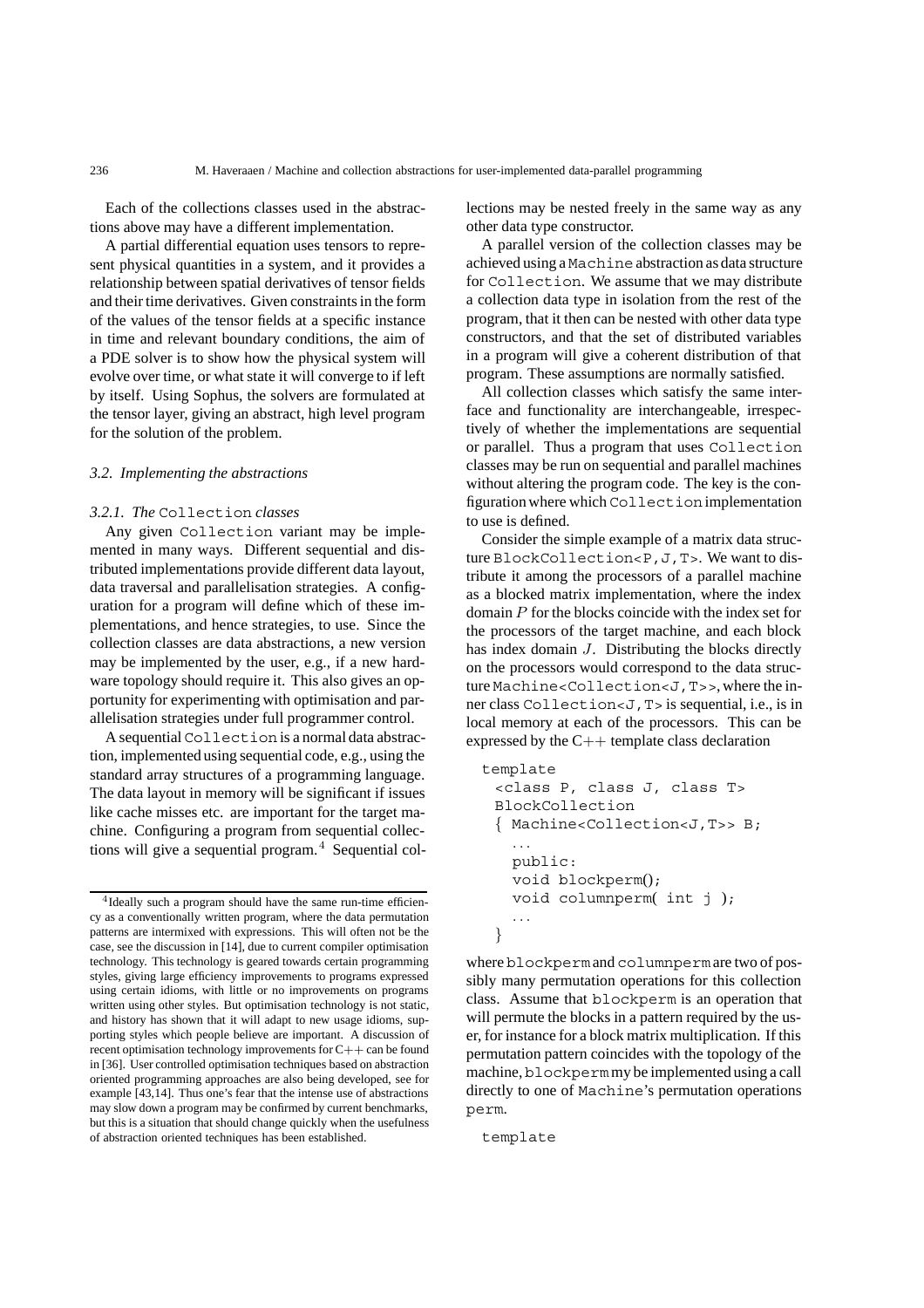```
<class P, class J, class T>
void BlockCollection<P,J,T>::
     blockperm()
{B.perm();}
```
The permutation operation columnperm(int j) which permutes column  $j$  of each block between the blocks in the pattern of the topology,can be code by first extracting the column at all processors, then permuting them, and finally replacing the permuted column on all processors.

```
template
 <class P, class J, class T>
 void BlockCollection<P,J,T>::
      columnperm(int j)
 { Machine<Collection<J,T>> C;
   map(B, extract, j, C);
   C.perm();
   map( B, replace, j, C );
 }
```
Here extract(Collection<J,T> M, int j, Collection<J,T>& c) is a Collection operation that extracts column j of the matrix M and stores it in the column variable c. The operation replace(Collection<J,T>& M, int j, Collection<J,T> c) will do the opposite, i.e., replace column  $\vdots$  in M by c. These operations are performed on all processors by the map operations, and will, for each block at each processor, in parallel, extract and then replace the appropriate portion of the distributed variable C. The distributed data in C is permuted according to the topology of Machine between the mapped extract and replace operations.

The permutation patterns needed by the user will not always match exactly the communication topology of the target machine. Then the implementation of the permutation operations for the collection will require more complex expressions of communication operations. Most of these communication expressions will in any case be straight forward, since the machine topologies are adapted to the permutations likely to be needed by users. This typically includes the regular permutations needed for matrix multiplication, many linear equation solvers, fast Fourier transforms, finite difference methods, etc. At the general level, it has been shown [31] that any regular permutation pattern may be built in a small number of steps from a few basic communication operations, namely those of meshes and hypercubes. The cost of finding the optimal sequence may be fairly high, but once found, it may be

coded in the implementation of a Collection class and freely reused.

Irregular permutation patterns may also be defined as a permutation operation on the collection class [37], irrespectively of whether such communication is directly supported by hardware. In fact, it may be beneficial to implement unstructured permutations by a sequence of structured permutations, even if there is hardware support for irregular permutations [4].

If we look closer at the problem of distributing a data type Collection<I,T> by the data structure Machine<Collection<J,T>>, for a machine with processors indexed by  $P$ , we see that we can define an injective *location mapping*  $\ell : I \to P \times J$ . This forces a lower bound on the size of  $J$  given  $I$  and  $P$ . Then  $\ell(i)=(p, j)$  will indicate which processor  $p \in P$ and which index  $j \in J$  at that processor the element i of the collection Collection<I,T> is mapped to. This is true both when the number of data elements is larger than the number of processors (the most common case), but also when there are more processors than elements in the index domain  $I$ . In that case  $J$  may be taken to be a one-element set, which is equivalent to declaring the data structure Machine<T> rather than Machine<Collection<J,T>>. The sequential case is when the set  $P$  contains one element. Then the data structure reduces to Collection<J,T> and  $\ell$  defines a reindexing of the data elements, e.g., how to map a rank  $n$  index set  $I$  into a rank 1 index set  $J$ .

The location mapping  $\ell$  can be defined from two functions, the *distribution mapping*  $d : I \rightarrow P$  and the *local memory location mapping*  $e : I \rightarrow J$ , by  $\ell(i) = (d(i), e(i))$ . The functions d and e define the distribution among processors and memory layout within a processor of the data, respectively. Such functions may be used explicitly in the implementation of the collection, or may be given implicitly by the way data of Collection<I,T> is addressed on Machine<Collection<J,T>>. It is always useful to state these functions explicitly, as this is a good documentation of the data layout. Normally one would require d to be surjective so that all processors receive data. Also, making e surjective would ensure a good utilisation of memory at each of the processors. Common strategies for  $d$  and  $e$  include address splitting, where some bits of an index  $i \in I$  are chosen as processor number and some bits are chosen as location index within each processor. This gives a uniform distribution of the data elements, but may not give a uniform distribution of work load between processors. If there is some subset  $I' \subseteq I$  that we expect to be heavily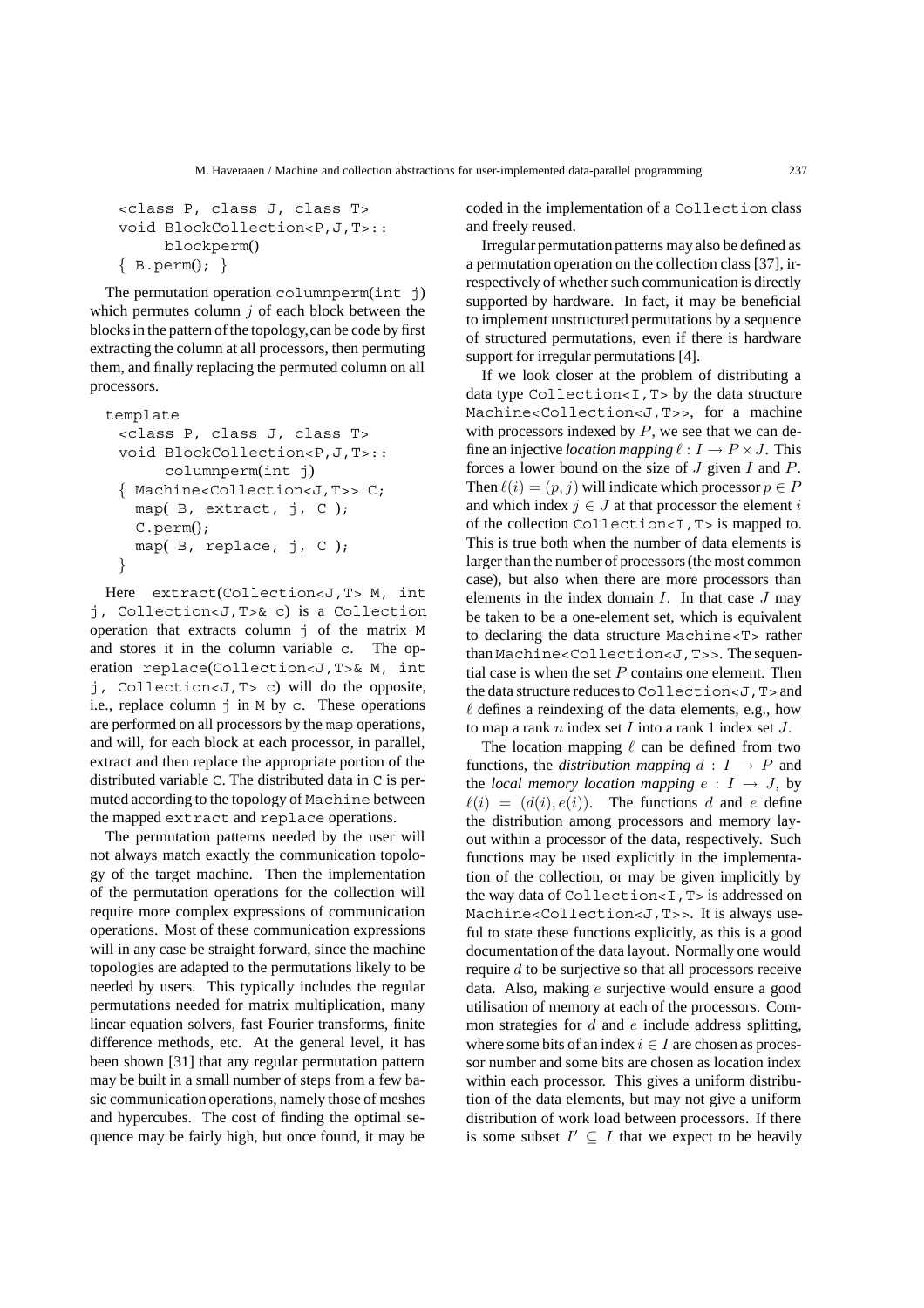compute intensive, we would prefer that the distribution mapping d maps the elements of  $I'$  as uniformly as possible across the processors, and how the rest of the data is mapped is less crucial.

Equally important is taking into account the communication topology of the target machine in case of a distributed memory machine. Permutations of Collection<I,T> will have to be expressed as communications of Machine, and the more directly we may exploit the hardware topology, the more efficient our program will become.

Sequential and shared memory machines apparently have no network communication topology in the traditional sense. But these typically exhibit complex notions of memory hierarchies: various caches, non-local memory, disk storage for paging, etc. Constraints may then be put on the local memory location mapping  $e$ to utilise hierarchical memory efficiently. In practice this seems to be more difficult to control than the utilisation of processors, as the strategies used by memory management systems rarely are available to application developers. For high performance applications, cache and memory misses may be more costly than poor parallel load balancing. Currently we are forced to experiment in the dark with different memory localisation strategies, and rely on the quality of compilers to avoid unnecessary high execution costs in this area.

When building complex programs using collection classes one will often find that collection classes are nested within collection classes. This is the case for the Sophus framework, where the tensor fields are collections of scalar fields, which themselves are implemented using collections of reals. Sequential implementations of collection classes may be nested freely with sequential and parallel classes. A collection class based on a Machine class can be nested within another parallel collection class only if we have a nested parallel machine structure, e.g., a networked cluster of multiprocessor machines. Some approaches to nested parallelism exist at the programming language level, see [5], and may be exploited to allow such nesting, but this requires advanced handling by the compiler. Otherwise machine classes should not be nested in a program configuration, neither directly nor indirectly, hence we may only have one parallel collection class in the construction of a nested data structure. If the parallel collection class is deeply nested, we typically get fine-grained parallelism (large data structure with parallel replication of the small parts). If the parallel collection is one of the outer classes we tend to get coarse grain parallelism (a few parallel instances of large data structures).

#### *3.2.2. The* Machine *classes*

The Machine class is where the data distribution and parallelism is implemented directly in low-level, hardware oriented concepts. This is in a setting where we only have to worry about the hardware characteristics and not about data partitioning, virtualisation, user defined permutations, etc. The main implementation techniques available are

- **–** a sequential language together with message passing akin to MPI, typical for programming MIMD machines, but many message passing libraries have also been adapted for SIMD machines, and
- **–** a language with specific parallel constructs for the target hardware, such as the data parallel C dialect MPL for the MasPar computer series, typical for programming SIMD machines.

Although general, platform independent, parallel languages exist, these will seldom be suitable for implementing a Machine class, since they provide an extra layer of abstraction which destroys the close relationship with hardware that we want to achieve. The closer we are to the hardware, the better it is in the case of implementing the Machine classes.

Building a Machine class using message passing in principle opens up for all the problems of showing correctness that are associated with task parallelism. But the SPMD (Single Program, Multiple Data) restriction of the MIMD model provides assumptions which greatly simplify correctness arguments in our framework. An SPMD execution of a program makes identical copies of the same program code and runs them concurrently, one on each processor. The only place where communication takes place in our framework is within the permutation, broadcast/reduce, update and read operations of Machine. If certain simple guidelines on writing program code is obeyed, these will be executed synchronously in the SPMD model. So we just have to ensure that the communications are correct within each of these communication operations. Thus the reasoning for correctness is simplified from showing correctness for all executions of a collection of tasks [33], to showing correctness for all executions of each of the permutation procedures. This can be shown once for each implementation of a machine abstraction – and need not be repeated for each program being developed as for general task parallelism. The reason is that operations on Machine<T> are collective operations performed by all SPMD processes on the same arguments, see [2] for details. In contrast, message passing calls in the MIMD style, even if ex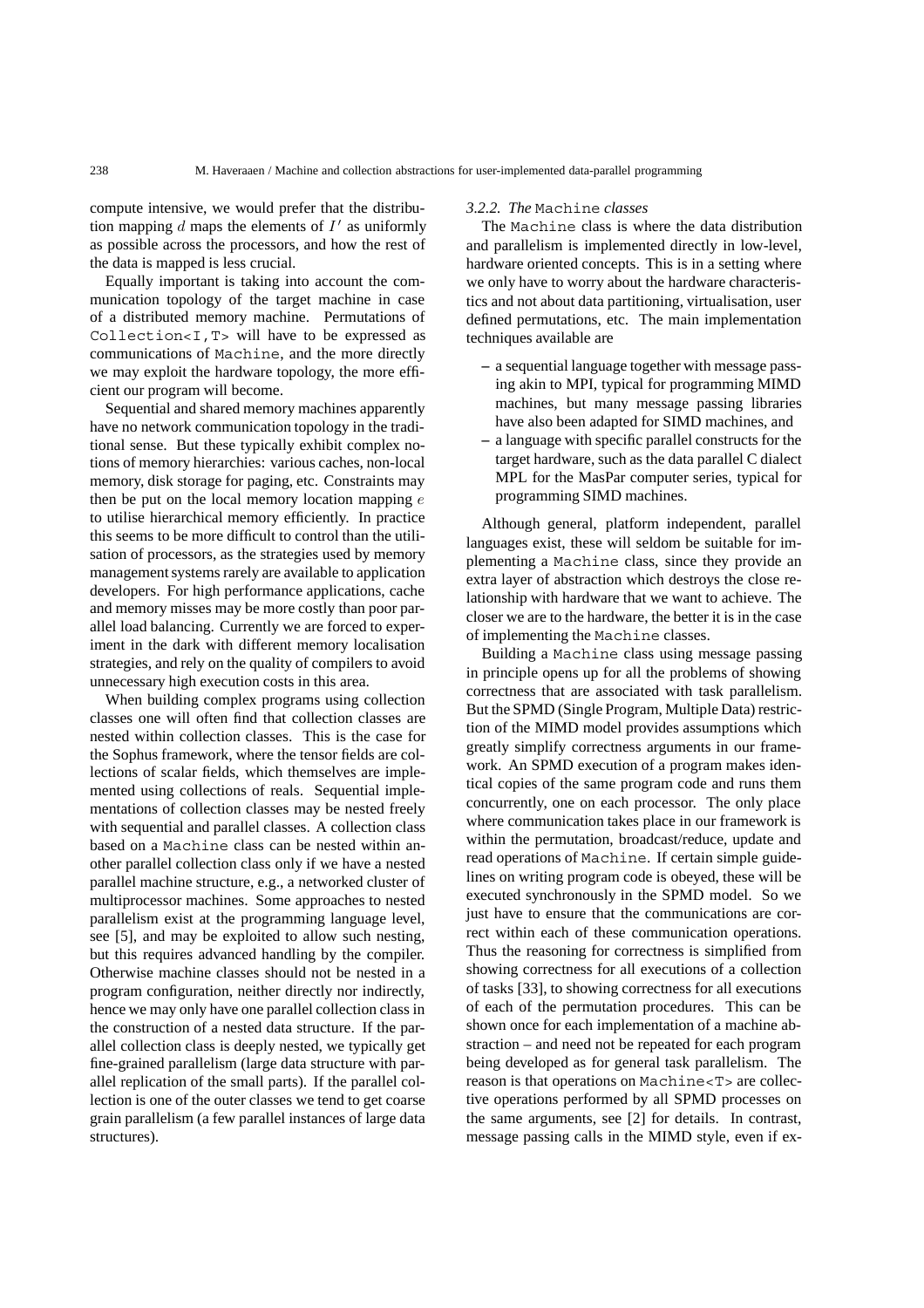ecuted as SPMD processes, are generated unrestricted on each processor, requiring extensive proofs to guarantee correct matching of communication at all stages of the program.

The SPMD implementation of Machine for MIMD execution on  $P$  processors may be obtained by the following.

- **–** Use T as data structure for Machine<T>.
- **–** map executes the argument procedure on the data structure.
- **–** Permutations are implemented by appropriate message passing send/receives or permutations.
- **–** Broadcast and reduce/prefix operations are implemented as supported by the message passing system. If not supported, they will not be provided by the machine abstraction.
- **–** Individual requests for updates and reads are directed to the appropriate processor using broadcast or send/receive operations.

With this strategy all data is declared on all processors, which gives a P-indexed set of data, and all operations are automatically run in parallel on all processors. The reason is that the SPMD execution style implicitly distributes all variables by replicating the whole program. This allows the compiler to be ignorant about the parallel structure of the program. Only the Machine implementation is aware of this fact, so only the abstract variables defined via the machine class will be truly distributed, the others will be replicated. This also goes for the computations, which will be replicated for all sequential variables, and only the distributed variables will benefit from the parallel execution. Since the most compute-intensive variables normally are declared using Machine, the repeated computation, in parallel, of the replicated variables should represent a small fraction of the total time. This then gives a good speed-up, see the benchmarks in Fig. 8 for the application SeisMod.

The communication operations for Machine must be provided for any type T, not only the predefined types. This may add some technical difficulties in the implementation of Machine, as any composite, nonprimitive type, may have to be broken down into primitive components, transmitted, and then be rebuilt by the receiver.

The technique of overlapping communication operations with computation to reduce waiting time is difficult to achieve in the proposed framework. It would require splitting the Machine communication operations into: communication initiate and communication close suboperations. The splitting would have to be propagated up to the collection abstractions, which would violate the uniformity of the interface for different collection class implementations, especially between sequential and parallel versions. The splitting would also make program development much more difficult. A way to handle this is through a tool like Code-Boost [14] which could utilise the algebraic properties of the communication suboperations to restructure the program when such overlap is required.

Programming Machine classes does not run into the problem of communication between tasks if an SIMD language is used, where all operations are synchronous. SIMD language attributes will typically identify data as distributed (indexed by the processors) or sequential (replicated on the processors or stored on a frontend processor). Permutations, broadcasts, reduce/prefix operations will be supported in the SIMD language if available on the machine. Likewise with access to individual elements. So an SIMD language will have direct constructs supporting all operations of a Machine class. These operations should also be at a sufficiently low level to achieve efficiency at the hardware level. A drawback may be that many machines, hence their SIMD languages, have restrictions on which data types may be moved between processors in atomic operations, or which associative operations are supported by reduction/scan operations. The general forms must then be implemented for the machine classes. More seriously, some SIMD languages have restrictions on how to declare distributed data. The problems this entails and how to handle this is outside the scope of this paper, see [17] for some indications.

#### *3.2.3. The Sophus collection classes*

The abstraction oriented approach to parallelisation has been used in Sophus. There the index domain  $I$  for the Collection is an  $n$ -dimensional discrete Cartesian index space, so the Collection can be considered a rank  $n$  array, i.e., an array with  $n$  indices.

A Collection class with shift operations, for an arbitrary distance along any of the  $n$  dimensions, as the permutations, has been defined. It has been implemented in both a sequential version and a parallel version for the fully connected machine. The MPI message passing library provides the operations needed for FC Machine, as well as more user level operations, and was used directly for the collection code. Since MPI is fairly portable, this gave easy access to parallel implementations on both SGI Cray Origin 2000 and a network of 32 SUN Ultra-10 connected by ethernet.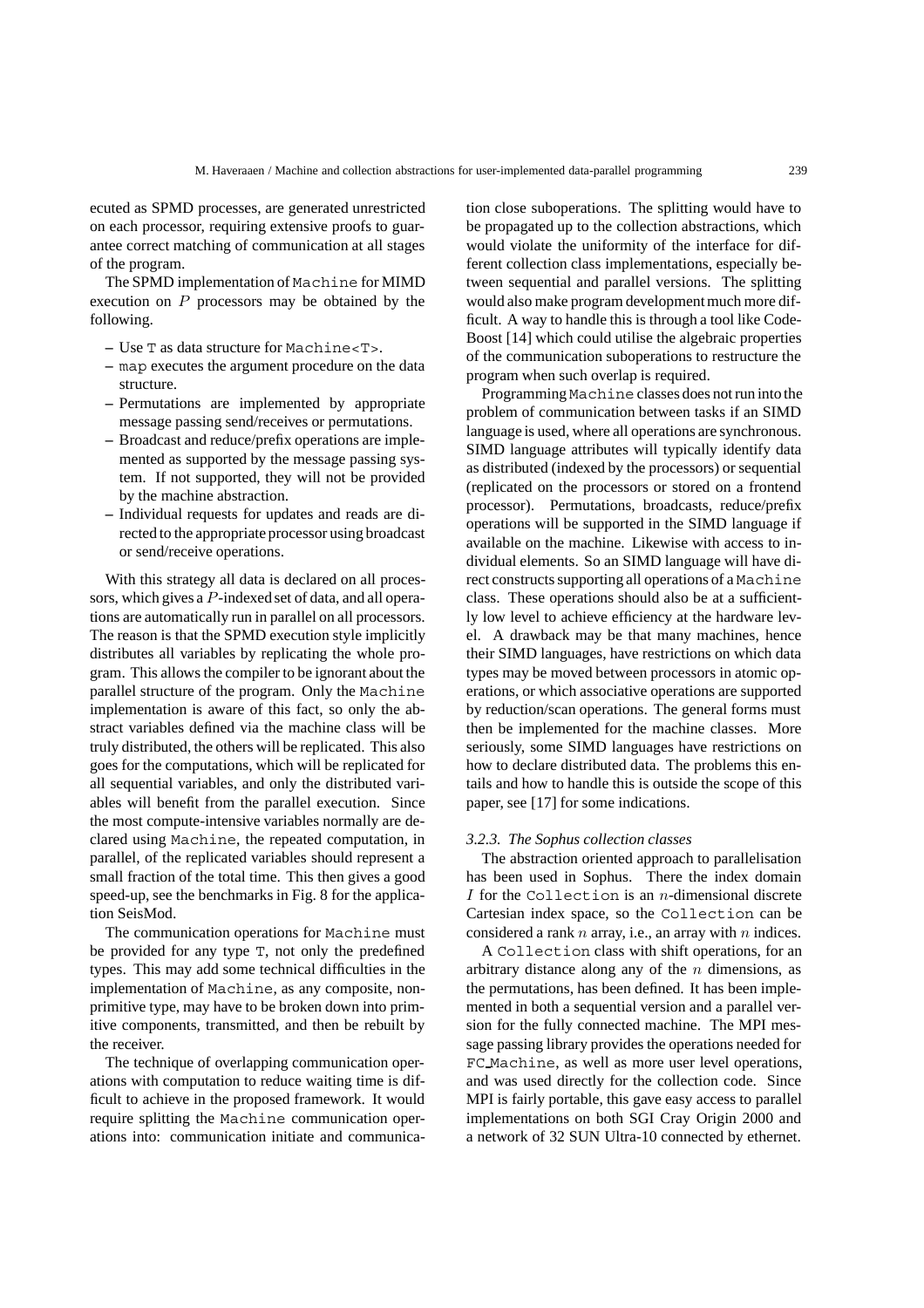Ideally we should have used language and communication operations as low-level and close to the hardware as possible. For pragmatic reasons we did not do this in our pilot implementation. The implementations of the collection data structure and methods have been designed with the specific requirements from the Sophus application programs SeisMod in mind [19].

The sequential implementation of Collection uses a rank  $1$  array with index domain  $J$  as main data structure. Then the map operations just traverse these arrays linearly, providing a very simple but fairly efficient implementation, since we get uninterrupted loops over the data. The mapped numerical operators were explicitly defined. The shift operations rearrange data in the array, and the choice of local memory location mapping  $e: I \to J$  is essential for the speed of these operations. The layout is such that shifts in the lower dimensions move large consecutive blocks of data, while the blocks become smaller and more fragmented as the dimension number increases. Shifts are performed with equal frequency in all dimensions, but since the number of dimensions normally is low this generally gives good behaviour.

The parallel implementation of Collection also uses a rank 1 array as main data structure for the efficient implementation of map. Since a fully connected architecture does not put any constraints on data movement, the choice of distribution mapping  $d : I \rightarrow P$ is independent of such topological constraints. The data sets to be stored in Collection were typically rectangular, so splitting the data sets into equally large blocks by cutting the rectangle in pieces along the longer side gave a simple implementation with a balanced distribution of data and reasonably low communication costs. The local memory location mapping  $e: I \rightarrow J$  uses the same principle as in the sequential case, taking care that contiguous blocks of data are used for interprocessor permutations. Other usage patterns would benefit from other distributions of data. In general, communication costs will be lowest if the data blocks distributed are as square as possible.

## **4. Benchmarks**

Test runs of the pilot implementation of this framework approach to parallelisation were made on a network of 32 SUN Ultra-10 (UltraSPARC-IIi processor with 300 MHz clock and 99.9 MHz bus and 128 MByte internal memory) connected by a 10MHz ethernet network and on an SGI Cray Origin 2000 with 128 processors. On both computing resources the speed of both the sequential and parallel implementations were measured, and a comparison with similar computations in sequential Fortran-90 has been included. To show certain effects of hierarchical memory, the tests were run using rank 3 array data sets with  $8*8*8 = 512, 16*16*16 = 4096, 32*32*32 = 32768,$  $64*64*64 = 262144$  and  $128*128*128 = 2097152$ data elements each. These cube shapes do not reflect the actual usage patterns of the applications the pilot implementation was tuned for. The tests are for single precision floating point numbers (4 bytes), thus yielding collection variables with data sizes of 2 kB, 16 kB, 131 kB, 1.0 MB and 8.4 MB each, respectively. Five measurements were taken for each tabular entry, and the median value (at processor zero) has been used. The machines are multi-user machines, and the tests were run during normal operation, but at a time with reasonably low load. On the SUN network the test runs would typically be the only compute-intensive jobs running, while the Cray had idle processors and a load between 50 and 80 during most of the tests.

The test programs were compiled using commands equivalent to those in Fig. 1, where  $q$ , which ranges through 8, 16, 32, 64 and 128, designates the number of data elements in each direction, and  $p$ , which ranges through 1, 2, 4, 8, 16, 32, 64 (as relevant), is the number of processors the code is intended for. The flag Par controls when the configuration uses the parallel implementation of Collection. No code in the program, or other classes used, is dependent on this flag.<sup>5</sup>

The first set of tests is on the speed of the shift operation.

- **–** Direction 1: data movement internal for each processor, large contiguous segment moved at each processor.
- **–** Direction 2: data movement internal for each processor, many small segments moved at each processor.
- **–** Direction 3: in the parallel case, contiguous segments communicated between processors. In the sequential case, the data segments moved are more fragmented than those for direction 2.

<sup>5</sup>This is not fully true in our test programs, as we have included (in the main program) some code that prints out the configuration, number of processors being used and the execution speed of the tests. This code is sensitive to the configuration flags. The rest of the code is written without regards to these falgs.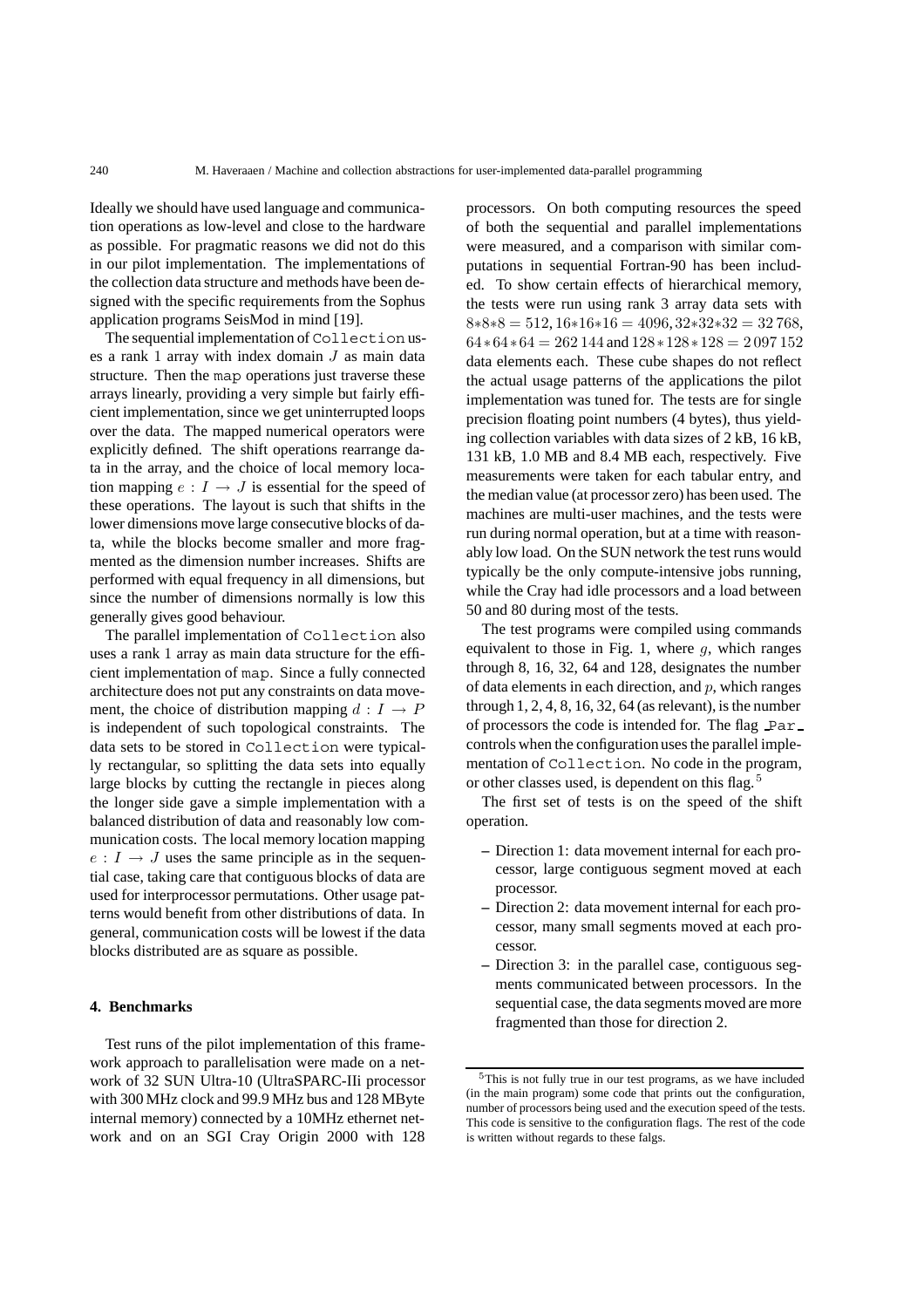M. Haveraaen / Machine and collection abstractions for user-implemented data-parallel programming 241

```
sun4-seq> CC -I. -fast AbstractMatrix-tes-c++.C -DGRIDSIZE=g
sun4-par> CC -I. -fast AbstractMatrix-tes-c++.C -DGRIDSIZE=g -D_Par_ -DNOPROCESSORS=p<br>sun4-f90> f90 -fast -fixed AbstractMatrix-tes-f90 F -DGPIDSIZE-a -DITFRATIONS-1
sun4-f90> f90 -fast -fixed AbstractMatrix-tes-f90.F -DGRIDSIZE=g -DITERATIONS=1
cray-seq> CC -I. -Ofast AbstractMatrix-tes-c++.C -DGRIDSIZE=g
cray-par> CC -I. -Ofast AbstractMatrix-tes-c++.C -DGRIDSIZE=g -D Par -DNOPROCESSORS=p
cray-f90> f90 -cpp -Ofast AbstractMatrix-tes-f90.F -DGRIDSIZE=g -DITERATIONS=1
```

| SUN <sub>4</sub> | Mflshps, |                 |       | Mflshps,    | Mflshps,        |             |  |
|------------------|----------|-----------------|-------|-------------|-----------------|-------------|--|
| processors       |          | direction 1     |       | direction 2 |                 | direction 3 |  |
| $8^3$ elts.      | Total    | Per proc.       | Total | Per proc.   | Total           | Per proc.   |  |
| 1                | 74       | 74              | 55    | 55          | 21              | 21          |  |
| $\overline{2}$   | 41       | 20              | 88    | 44          | 0.49            | 0.25        |  |
| $\overline{4}$   | 71       | 18              | 136   | 34          | 0.37            | 0.09        |  |
| seq              |          | 76              |       | 56          |                 | 21          |  |
| $163$ elts.      | Total    | Per proc.       | Total | Per proc.   | Total           | Per proc.   |  |
| 1                | 98       | 98              | 70    | 70          | 28              | 28          |  |
| $\overline{2}$   | 61       | 30              | 178   | 89          | 2.4             | 1.2         |  |
| $\overline{4}$   | 143      | 36              | 350   | 88          | 1.6             | 0.41        |  |
| 8                | 271      | 34              | 622   | 78          | 0.87            | 0.11        |  |
| seq              |          | 63              |       | 60          |                 | 29          |  |
| $323$ elts.      | Total    | Per proc.       | Total | Per proc.   | Total           | Per proc.   |  |
| 1                | 51       | 51              | 52    | 52          | 36              | 36          |  |
| $\overline{2}$   | 66       | 33              | 96    | 48          | 5.3             | 2.6         |  |
| $\overline{4}$   | 92       | 23              | 206   | 52          | 6.3             | 1.6         |  |
| 8                | 338      | 42              | 624   | 78          | 3.4             | 0.43        |  |
| 16               | 695      | 44              | 1187  | 74          | 2.9             | 0.18        |  |
| seq              |          | 53              |       | 53          |                 | 38          |  |
| $64^3$ elts.     | Total    | Per proc.       | Total | Per proc.   | Total           | Per proc.   |  |
| 1                | 32       | 32              | 32    | 32          | 25              | 25          |  |
| $\overline{2}$   | 67       | 33              | 91    | 45          | $\overline{11}$ | 5.4         |  |
| $\overline{4}$   | 159      | 39              | 209   | 52          | 13              | 3.2         |  |
| 8                | 281      | 35              | 384   | 48          | 6.9             | 0.86        |  |
| 16               | 646      | 40              | 816   | 51          | 6.3             | 0.39        |  |
| 32               | 1208     | 38              | 1587  | 50          | 5.0             | 0.16        |  |
| seq              |          | 32              |       | 31          |                 | 25          |  |
| $1283$ elts.     | Total    | Per proc.       | Total | Per proc.   | Total           | Per proc.   |  |
| 1                | 29       | 29              | 32    | 32          | 29              | 29          |  |
| $\overline{2}$   | 53       | $\overline{27}$ | 67    | 33          | 21              | 10          |  |
| $\overline{4}$   | 102      | 26              | 131   | 33          | 23              | 5.7         |  |
| 8                | 203      | 55              | 263   | 33          | 16              | 2.0         |  |
| 16               | 509      | 32              | 745   | 47          | 15              | 0.92        |  |
| $\overline{32}$  | 964      | 30              | 1584  | 50          | 8.4             | 0.3         |  |
| seq              | 29       |                 |       | 32          | 29              |             |  |

Fig. 1. Compilation commands for the benchmarks.

Fig. 2. Test runs showing speed of shift operation on a network of SUN Ultra-10 workstations

The results are given in Figs 2 and 3. The speed is given in million of floating point numbers shifted per second, Mflshps.

If shifting of data in all directions is an important aspect of an algorithm, we find that small problems should definitely be run in single processor mode. Larger problems may have an optimal number of processor to run on, see the effects on direction 3 ("total" column). For  $64^3$  elements the optimum seems to be between 8 and 16 processors on the Cray. Adding more processors probably will decrease the total throughput of the program due to the relative dominance of the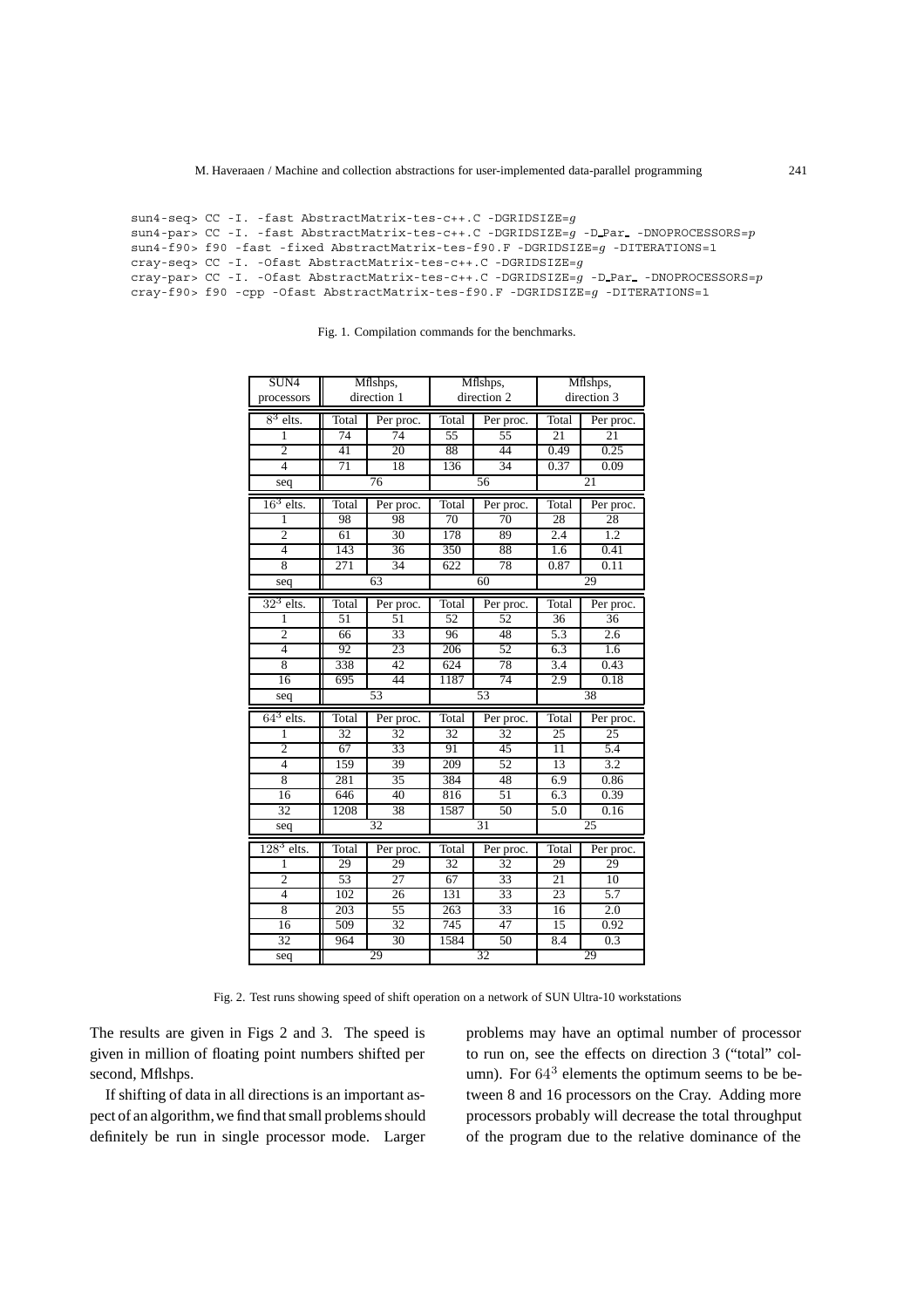| Cray           | Mflshps, |                 |       | Mflshps,        | Mflshps, |                         |  |
|----------------|----------|-----------------|-------|-----------------|----------|-------------------------|--|
| processors     |          | direction 1     |       | direction 2     |          | direction 3             |  |
| $8^3$ elts.    | Total    | Per proc.       | Total | Per proc.       | Total    | Per proc.               |  |
| 1              | 59       | 59              | 53    | 53              | 34       | 34                      |  |
| $\overline{2}$ | 60       | 30              | 88    | 44              | 8.2      | 4.1                     |  |
| $\overline{4}$ | 100      | $\overline{25}$ | 140   | $\overline{35}$ | 7.6      | 1.9                     |  |
| seq            |          | 60              |       | 55              |          | $\overline{35}$         |  |
| $163$ elts.    | Total    | Per proc.       | Total | Per proc.       | Total    | Per proc.               |  |
| 1              | 76       | 76              | 73    | 73              | 52       | 52                      |  |
| $\overline{2}$ | 104      | 52              | 142   | 71              | 24       | 12                      |  |
| $\overline{4}$ | 200      | 50              | 270   | 68              | 23       | 5.8                     |  |
| 8              | 367      | 46              | 495   | 62              | 20       | 2.5                     |  |
| seq            |          | 76              |       | 73              |          | 52                      |  |
| $323$ elts.    | Total    | Per proc.       | Total | Per proc.       | Total    | Per proc.               |  |
| 1              | 28       | 28              | 67    | 67              | 47       | 47                      |  |
| $\overline{2}$ | 93       | 47              | 135   | 68              | 23       | 12                      |  |
| $\overline{4}$ | 235      | 59              | 322   | 81              | 31       | 7.7                     |  |
| 8              | 502      | 63              | 657   | 82              | 34       | 4.3                     |  |
| 16             | 899      | 56              | 1264  | 79              | 37       | 2.3                     |  |
| seq            |          | 28              |       | 66              |          | 44                      |  |
| $64^3$ elts.   | Total    | Per proc.       | Total | Per proc.       | Total    | Per proc.               |  |
| 1              | 27       | 27              | 68    | 68              | 55       | 55                      |  |
| $\overline{2}$ | 110      | 55              | 146   | 75              | 29       | 14                      |  |
| $\overline{4}$ | 220      | 55              | 294   | 73              | 44       | $\overline{11}$         |  |
| 8              | 441      | 55              | 585   | 73              | 55       | 6.9                     |  |
| 16             | 799      | 50              | 1170  | 73              | 66       | 4.1                     |  |
| 32             | 1313     | 41              | 2769  | 87              | 47       | 1.5                     |  |
| seq            |          | $\overline{27}$ |       | 67              |          | 54                      |  |
| $1283$ elts.   | Total    | Per proc.       | Total | Per proc.       | Total    | Per proc.               |  |
| 1              | 17       | 17              | 28    | 28              | 18       | 18                      |  |
| $\overline{2}$ |          |                 | 82    | 41              | 24       | 12                      |  |
|                | 36       | 18              |       |                 |          |                         |  |
| $\overline{4}$ | 146      | 37              | 289   | 72              | 43       | $\overline{11}$         |  |
| 8              | 360      | 45              | 597   | 75              | 59       | 7.3                     |  |
| 16             | 483      | 30              | 1194  | 75              | 79       | 4.9                     |  |
| 32             | 508      | 16              | 2529  | 79              | 74       | 2.3                     |  |
| 64             | 374      | 5.8<br>20       | 5002  | 78<br>36        | 7.8      | 0.12<br>$\overline{27}$ |  |

Fig. 3. Test runs showing speed of shift operation on a SGI Cray Origin 2000 multiprocessor

slow interprocessor communication as the number of processors increase. The same effect is visible for the SUNs. Due to the much higher communication costs over an ethernet network, the ideal number of processors is lower than for the Cray. With  $64<sup>3</sup>$  elements, around 4 processors seems best.

For the mapped arithmetic operations the story seems different. These have no communication and scale nicely when parallelised. See Figs 4 and 5 for the addition of two matrices and Figs 6 and 7 for a scalar multiplied with a matrix. Computation speed is measured in million of floating point operations per second, MFLOPS. For the Fortran-90 tests we used 3 dimensional arrays and the built-in array operations. What is startling is the relationship between  $C++$  and Fortran-90 execution speeds. The  $C++$  implementation is ahead on small arrays. On the SUN, Fortran-90 speeds only approach  $C++$  speeds for larger data sets, while on the Cray, Fortran-90 manages to surpass  $C++$ speeds for the larger data sets. This may imply that the Fortran compiler on the Cray does a better job of aligning data with memory blocks.

Also noticeable on both platforms are irregular changes in execution speed per processor as the data size increases. Matrix-scalar multiplication, which involves only one large collection, seems to outperform addition, which involves two large collections. These changes signals two things. The first is the problem of hierarchical memory, and the interplay between data size and cache/memory misses. This will give lower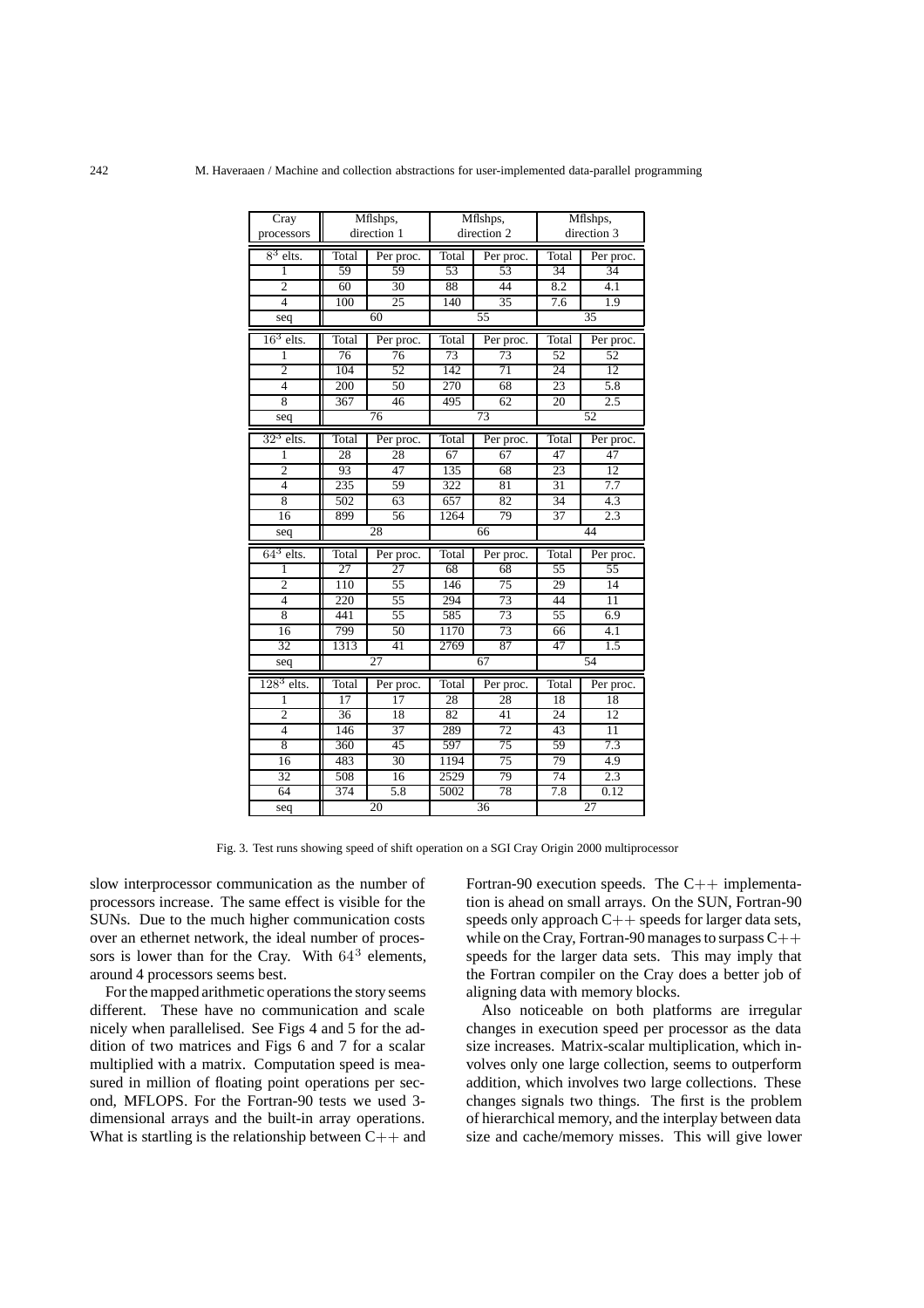| SUN <sub>4</sub> | $83$ elts. |           | $163$ elts. |           | $323$ elts. |           | $64^3$ elts. |           | $1283$ elts. |           |
|------------------|------------|-----------|-------------|-----------|-------------|-----------|--------------|-----------|--------------|-----------|
| Add              | Total      | Per proc. | Total       | Per proc. | Total       | Per proc. | Total        | Per proc. | Total        | Per proc. |
|                  | 49         | 49        | 27          | 27        | 27          | 27        | 17           | ۱7        | 17           |           |
| 2                | 97         | 49        | 54          | 27        | 53          | 26        | 34           | 17        | 34           | 17        |
| 4                | 190        | 48        | 193         | 48        | 108         | 28        | 81           | 20        | 68           |           |
| 8                |            |           | 393         | 49        | 215         | 27        | 211          | 26        | 134          |           |
| 16               |            |           |             |           | 658         | 41        | 423          | 26        | 269          | 17        |
| 32               |            |           |             |           |             |           |              | 27        | 740          | 23        |
| seq              |            | 49        | 27          |           | 26          |           | 17           |           | 17           |           |
| f90              | 6.8        |           |             | 10        |             |           | 8.7          |           | 8.5          |           |

Fig. 4. Test runs showing speed of 3-dimensional matrix addition on a network of SUN Ultra-10 workstations

| Cray | $8^3$ elts. |           | $163$ elts. |           | $323$ elts. |           | $64^3$ elts. |           | $1283$ elts. |           |  |
|------|-------------|-----------|-------------|-----------|-------------|-----------|--------------|-----------|--------------|-----------|--|
| Add  | Total       | Per proc. | Total       | Per proc. | Total       | Per proc. | Total        | Per proc. | Total        | Per proc. |  |
|      | 36          | 36        | 36          | 36        | 28          | 28        | 25           | 25        | 11           | 11        |  |
| 2    | 71          | 35        | 72          | 36        | 55          | 27        | 51           | 26        | 10           | 10        |  |
| 4    | 138         | 34        | 144         | 36        | 110         | 27        | 101          | 25        | 60           | 15        |  |
| 8    |             |           | 288         | 36        | 288         | 36        | 207          | 26        | 129          | 16        |  |
| 16   |             |           |             |           | 579         | 36        | 435          | 27        | 430          | 27        |  |
| 32   |             |           |             |           |             |           |              | 28        | 880          | 28        |  |
| 64   |             |           |             |           |             |           |              |           |              | 17        |  |
| seq  | 40          |           | 40          |           |             | 26        |              | 22        |              | 13        |  |
| f90  |             | 19        |             | 35        |             | 47        |              | 26        |              | 31        |  |

Fig. 5. Test runs showing speed of 3-dimensional matrix addition on a SGI Cray Origin 2000 multiprocessor

speeds as data size increases. The other effect is that of longer arrays allowing more efficient use of vectorisation and loop optimisation technology. This should give higher execution speeds as data size increases. This effect also takes place on each processor in the parallel case, where often the per processor speed increases as the number of processors increase. Thus it seems very important to be able to control data alignment. Currently no explicit language or library construct for this is available. Only indirect techniques, such as reversing the ordering of declarations or changing the initialisation ordering for the data arrays, can be used to achieve this kind of alignment of data.

Random load distributions on multi-user machines may have a marked influence on the speed of programs using large data sets. This was observed for the tests. Normally the speeds of a series of test runs would vary by no more than 10–15%, but on the Cray the individual measurements for the test case of  $128<sup>3</sup>$  elements would vary far more than this. In extreme cases a factor of more than 2 was observed between the slowest and fastest test runs.

To confirm the efficiency on a real program, the parallelisation strategy was tested on the application SeisMod, a collection of programs for seismic simulations  $6$ written using the Sophus library. The tests were run on the isotropic and transverse isotropic versions of the program. The isotropic case means that the rock the seismic wave traverses has identical physical properties in all directions. In the transverse isotropic case the rock will have different properties in the vertical and the horizontal directions. The latter case has a more complex mathematical formulation than the former, requiring more computations per timestep. The program was run for 1000 time-steps, and distributed on varying numbers of processors. Speed-up is measured as sequential simulation time divided by parallel simulation time. Two parallelisation strategies were chosen. The first, shown in Fig. 8, parallelises the scalar field, the inner collection class of Sophus, which gives a finegrained parallelisation. Here we see that the execution time of the main simulation decreases with the number of processors, but with a noticeable efficiency drop-off starting at 8 processors. This is probably due to the loss of efficiency in shifting data between processors when

 $6$ SeisMod is marketed by UniGEO a.s., Thormøhlensgt. 55, N-5008 Bergen, Norway.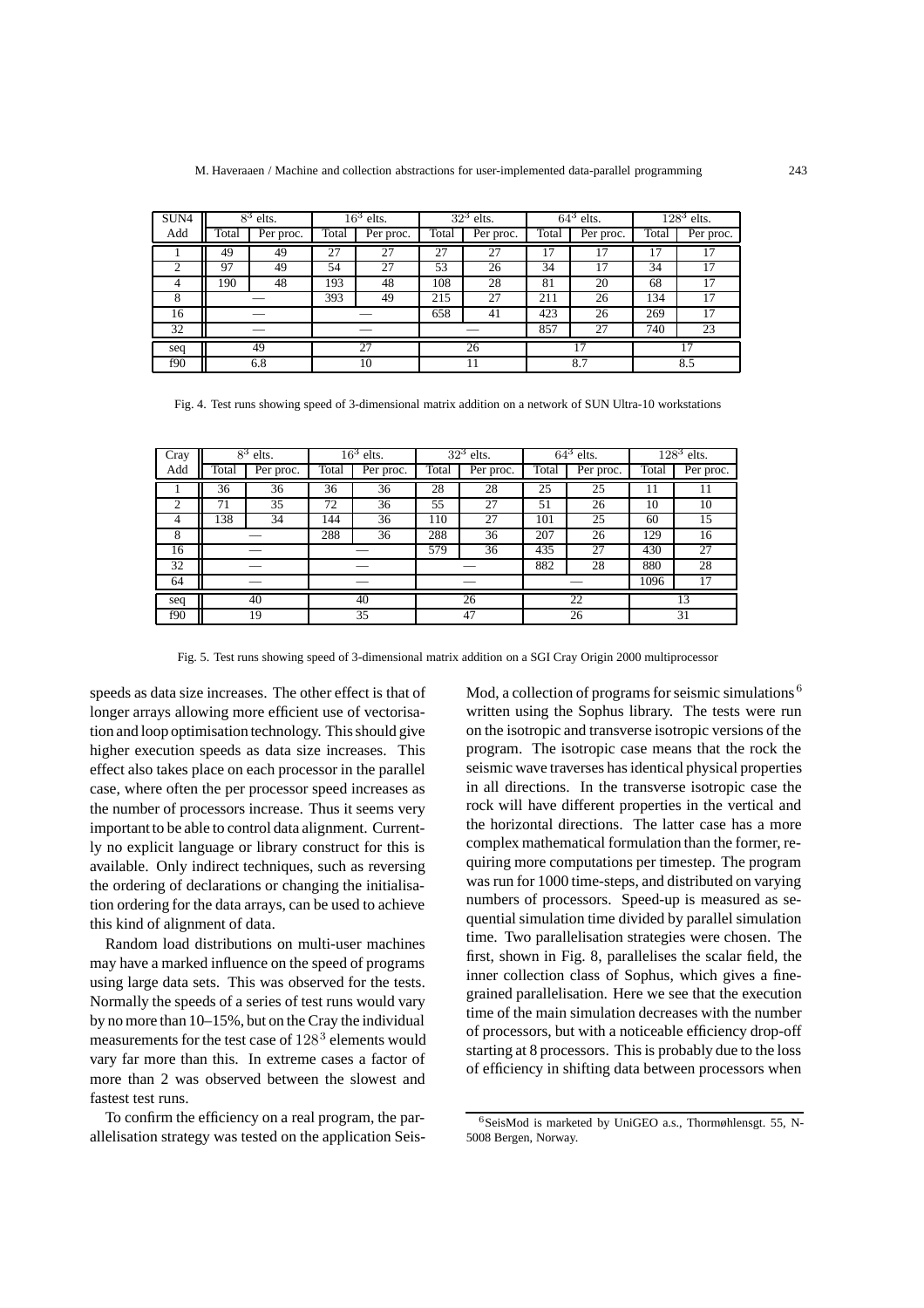| SUN4 |       | $83$ elts. |       | $163$ elts. |       | $323$ elts. |       | $64^3$ elts. |       | $1283$ elts. |
|------|-------|------------|-------|-------------|-------|-------------|-------|--------------|-------|--------------|
| Mult | Total | Per proc.  | Total | Per proc.   | Total | Per proc.   | Total | Per proc.    | Total | Per proc.    |
|      | 49    | 49         | 49    | 49          | 34    | 34          | 27    | 27           | 27    | 27           |
|      | 98    | 49         | 100   | 50          | 68    | 34          | 66    | 33           | 54    | 27           |
|      | 192   | 48         | 198   | 50          | 139   | 35          | 137   | 34           | 108   | 27           |
| 8    |       |            | 378   | 47          | 386   | 48          | 277   | 35           | 217   | 27           |
| 16   |       |            |       |             | 779   | 49          | 553   | 35           | 513   | 32           |
| 32   |       |            |       |             |       |             | 111   | 35           | 1084  | 34           |
| seq  |       | 49         | 49    |             | 35    |             |       | 27           |       | 27           |
| f90  | 15    |            |       | 30          |       | 32          | 27    |              | 27    |              |

Fig. 6. Test runs showing speed of 3-dimensional matrix–scalar multiplication on a network of SUN Ultra-10 workstations

| Cray | 83<br>elts. |           |       | $163$ elts. |       | $323$ elts. |       | $64^3$ elts. |       | $1283$ elts. |  |
|------|-------------|-----------|-------|-------------|-------|-------------|-------|--------------|-------|--------------|--|
| Mult | Total       | Per proc. | Total | Per proc.   | Total | Per proc.   | Total | Per proc.    | Total | Per proc.    |  |
|      | 43          | 43        | 43    | 43          | 38    | 38          | 38    | 38           | 19    | 19           |  |
| ↑    | 85          | 42        | 86    | 43          | 77    | 39          | 77    | 38           | 55    | 27           |  |
| 4    | 167         | 42        | 172   | 43          | 181   | 45          | 154   | 39           | 141   | 35           |  |
| 8    |             |           | 343   | 43          | 345   | 43          | 308   | 39           | 299   | 37           |  |
| 16   |             |           |       |             | 690   | 43          | 619   | 39           | 299   | 37           |  |
| 32   |             |           |       |             |       |             |       | 45           | 1230  | 38           |  |
| 64   |             |           |       |             |       |             |       |              | 2451  | 38           |  |
| seq  | 51          |           | 52    |             | 39    |             | 39    |              |       | 26           |  |
| f90  |             | 28        |       | 71          | 71    |             | 61    |              | 50    |              |  |

Fig. 7. Test runs showing speed of 3-dimensional matrix–scalar multiplication on a SGI Cray Origin 2000 multiprocessor

| SeisMod, fine |       | Isotropic         |          | Transverse isotropic |                   |          |  |  |
|---------------|-------|-------------------|----------|----------------------|-------------------|----------|--|--|
| Cray proc.    | Init. | Simulate          | Speed-up | Init.                | Simulate          | Speed-up |  |  |
|               | 7s    | 1899s             | 0.9      | 11s                  | 2687s             |          |  |  |
|               | 17s   | 1031 <sub>s</sub> | 1.6      | 27s                  | 1538s             | 1.9      |  |  |
|               | 28s   | 543s              | 3.0      | 44s                  | 894s              | 3.3      |  |  |
| 8             | 40s   | 331s              | 5.0      | 56s                  | 504s              | 5.8      |  |  |
| 16            | 56s   | 257s              | 6.4      | 68s                  | 347s              | 8.5      |  |  |
| seq           | 5s    | 1641 <sub>s</sub> |          | 9s                   | 2948 <sub>s</sub> |          |  |  |

Fig. 8. Execution times for application SeisMod with parallelisation of scalar fields (fine grain).

| SeisMod, coarse |       | Isotropic |          | Transverse isotropic |          |          |  |
|-----------------|-------|-----------|----------|----------------------|----------|----------|--|
| Cray proc.      | Init. | Simulate  | Speed-up | Init.                | Simulate | Speed-up |  |
|                 | 6s    | 1957s     | 0.8      | 10s                  | 3067s    |          |  |
|                 | 14s   | 2527s     | 0.7      | 19s                  | 3737s    | 0.8      |  |
| seq             | 5s    | 1648s     |          | 9s                   | 3061s    |          |  |

Fig. 9. Execution times for application SeisMod with parallelisation of tensor fields (coarse grain).

the number of processors increase. The initialisation times increase dramatically with the number of processors, but will amount to a minor part of total execution times for normal simulations. The second case, Fig. 9, shows parallelisation of the tensors fields, the outer collection class in Sophus, giving a much coarser grain. The tensor fields have between 2 and 6 components, and provides a less balanced distribution of the computational effort. We see this in an increase in execution time when the number of processors increase.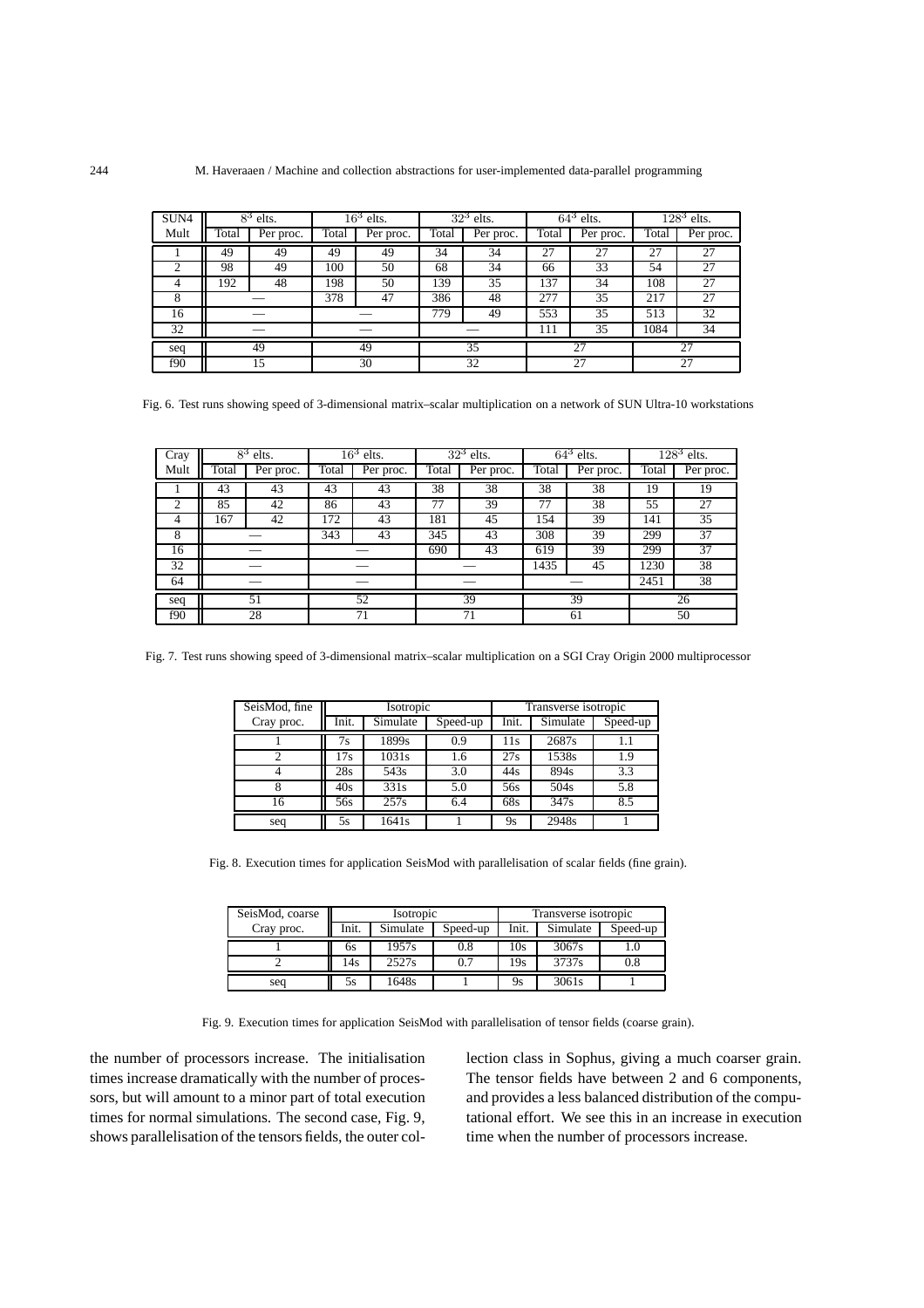#### **5. Conclusions**

Data parallel programming coupled with data abstraction provides a powerful framework for the development of application programs that easily port between sequential and parallel machines. Porting does not require any reprogramming, just a selection of the appropriate parallelisation module from a library. It also allows the programmer to develop new parallel modules, either for moving onto a new architecture, or for application specific parallel optimisations. This requires that the parallel module may be nested at any level of the application program. This is automatically satisfied for a normal compiler and SPMD execution as supported by, e.g., MPI [40].

To fully utilise this framework for data parallel programming it must be coupled with programming styles such as that of Sophus [18–20] for coordinate free numerics. This is a style that provides a natural focus on permutations and operations mapped for all data, rather than on individual data accesses and loops. A collection abstraction suited for parallelisation may be used at many levels in an application, providing ample opportunities for different parallelisation strategies.

Experiments show that this approach scales nicely with the number of processors and provides a good speed-up compared to the sequential case if the classes selected for parallelisation contain many data items to be distributed. In Sophus this would typically be the scalar field classes, which implement the discretisation techniques for the numerical solvers. Similar speedup results are shown by Ohta [32]. He proposes to use the scalar field class as the unit of parallelisation directly, rather than using a parallelisable collection to implement it. Programming a parallel version of a scalar field class directly gives more technical details to take into account at one time than our proposal does. It also disregards the possibility for other sources of data parallelism within an application.

A data parallel collection class proved to be fairly easy to implement, and yet obtain a speed that is not too far from equivalent Fortran-90 speed. For a comparison of efficiency differences between C++ and Fortran see [36]. We still expect a certain loss of efficiency due to the extra layer of code introduced by classes Collection and Machine. But at the same time these classes have clearer algebraic properties than evident in traditional code. These properties may be utilised by high-level optimisation tools such as Code-Boost [14], perhaps regaining more speed than that being lost.

Machines such as the SGI Cray Origin 2000 and software packages such as MPI camouflage the underlying connectivity of the hardware. Though a useful simplification for many purposes, the framework we propose here would allow programmers to take advantage of the low-level communication topology without sacrificing program structure. Thus a means of directly accessing the hardware topology for the purpose of implementing Machine classes would be useful for further research on our approach. A similar problem appears in the use of hierarchical memory structure of high performance machines, whether this be swapping between memory and disk or multilevel caches on a processor. This is presently beyond programmer control, but has a great influence on program efficiency. We would like to investigate closer how to control and utilise such memory structure from a high level perspective.

#### **Acknowledgements**

We would like to thank the following people for their contributions to this work: Ivar Velle, Steinar Søreide, who did most of the parallel implementations and helped with an earlier draft of this paper, Hans Munthe-Kaas and André Friis.

# **References**

- [1] J.C. Adams, W.S. Brainerd and J.T. Martin, *Fortran 90 Handbook: Complete ANSI/ISO Reference*, Intertext Publications, 1992.
- [2] C. Bareau, B. Caillaud, C. Jard and R. Thoraval, Correctness of automated distribution of sequential programs, in: *PAR-LE'93 – Parallel architectures and languages Europe*, volume 694 of *Lecture Notes in Computer Science*, A. Bode, M. Reeve and G. Wolf, eds, Springer, 1993, pp. 517–528.
- [3] D. Barstow, ed., *The Programming Language Ada Reference Manual*, Springer, LNCS 155, 1983.
- [4] P.E. Bjørstad and R. Schreiber, Unstructured grids on SIMD torus machines, in: *The 1994 Scalable High Performance Computing Conference*, E.L. Jacks, ed., IEEE, 1994.
- [5] G.E. Blelloch, S. Chatterjee, J.C. Harwick, J. Sipelstein and M. Zagha, Implementation of a portable nested data-parallel language, *Journal of Parallel and Distributed Computing* **21**(1) (1994), 4–14.
- [6] L. Bougé, The data parallel model: A semantic perspective, in: *The Data Parallel Programming Model*, volume 1132 of *Lecture Notes in Computer Science*, G.-R. Perrin and A. Darte, eds, Springer, 1996, pp. 4–26.
- [7] G. Bracha, M. Odersky, D. Stoutamire and P. Wadler, Making the future safe for the past: Adding genericity to the Java programming language, in: *Proceedings of the Conference on Object Oriented Programming Systems, Languages, and Applications* (*OOPSLA '98*), 1998.